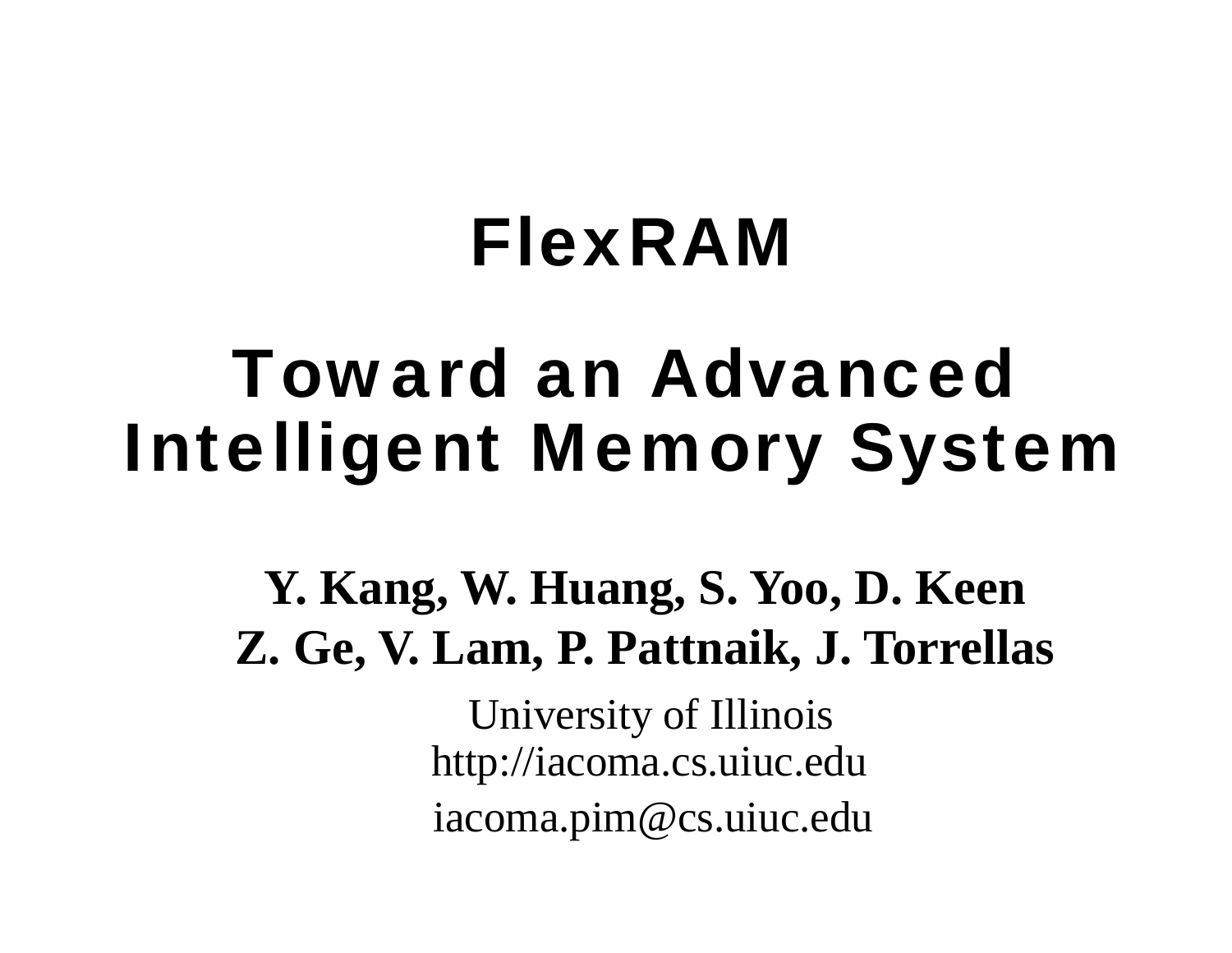# Rationale

 $\text{H}$  Large & increasing speed gap  $\Rightarrow$  bottleneck for many apps.

- $\frac{1}{26}$ **Latency hiding bandwidth regaining techniques:** diminishing returns
	- $\Box$ out of order
	- $\Box$ lockup free
	- $\Box$  large cache, deep hierarchies
- $\frac{1}{2}P/M$  **integration: latency, bandwidth**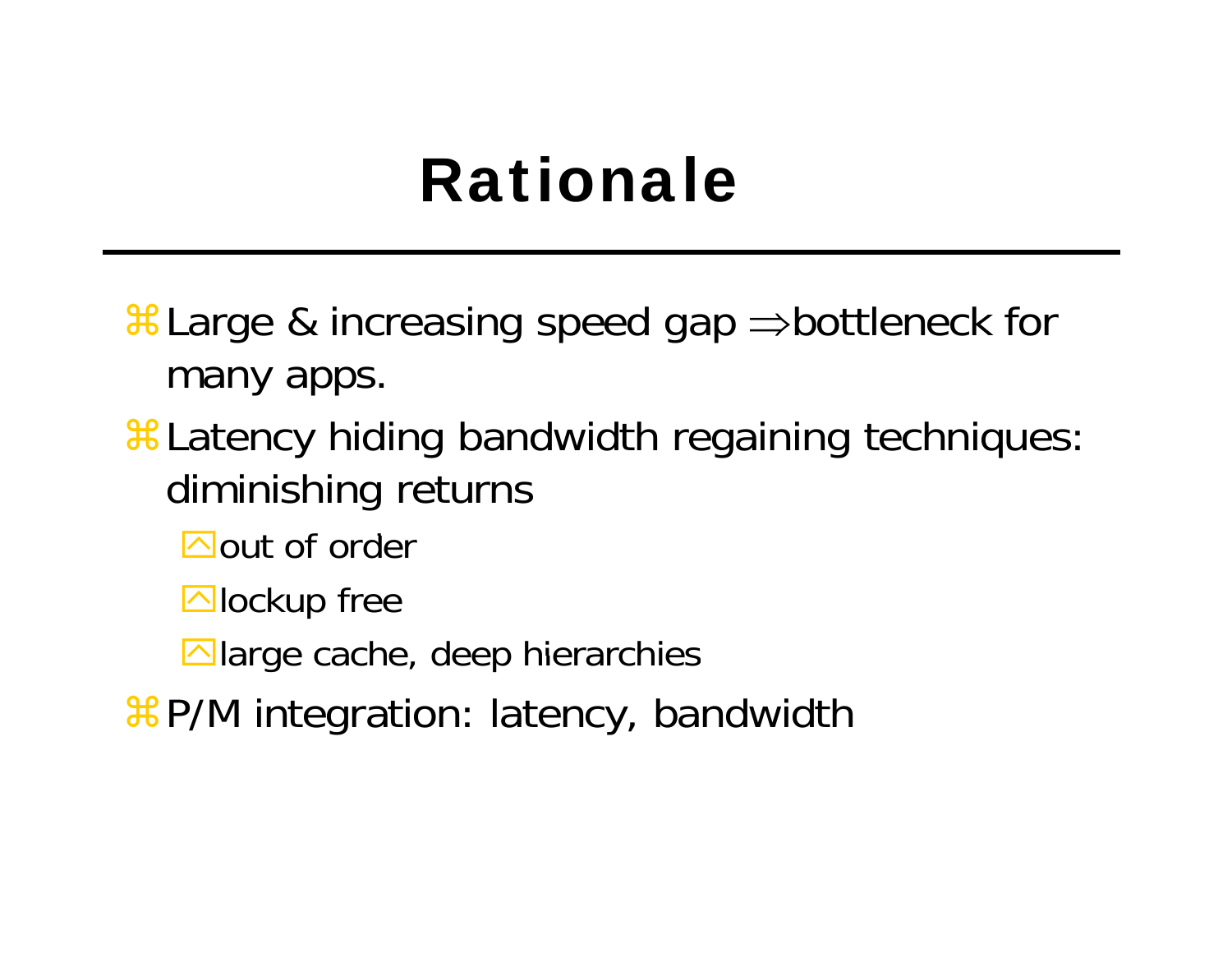### Technological Landscape

 $\frac{1}{26}$  Merged Logic and DRAM (MLD): **E**IBM, Mitsubishi, Samsung, Toshiba and others  $\pmb{\mathcal{X}}$ Powerful: e.g. IBM SA-27E ASIC (Feb 99) **ΔO.18** μm (chips for 1 Gbit DRAM) **⊠Logic frequency: 400 MHz**  $\Box$  IBM PowerPC 603 proc + 16 KB I, D caches = 3%  $\blacksquare$  Further advances in the horizon

 $\frac{a}{b}$  Opportunity: How to exploit MLD best?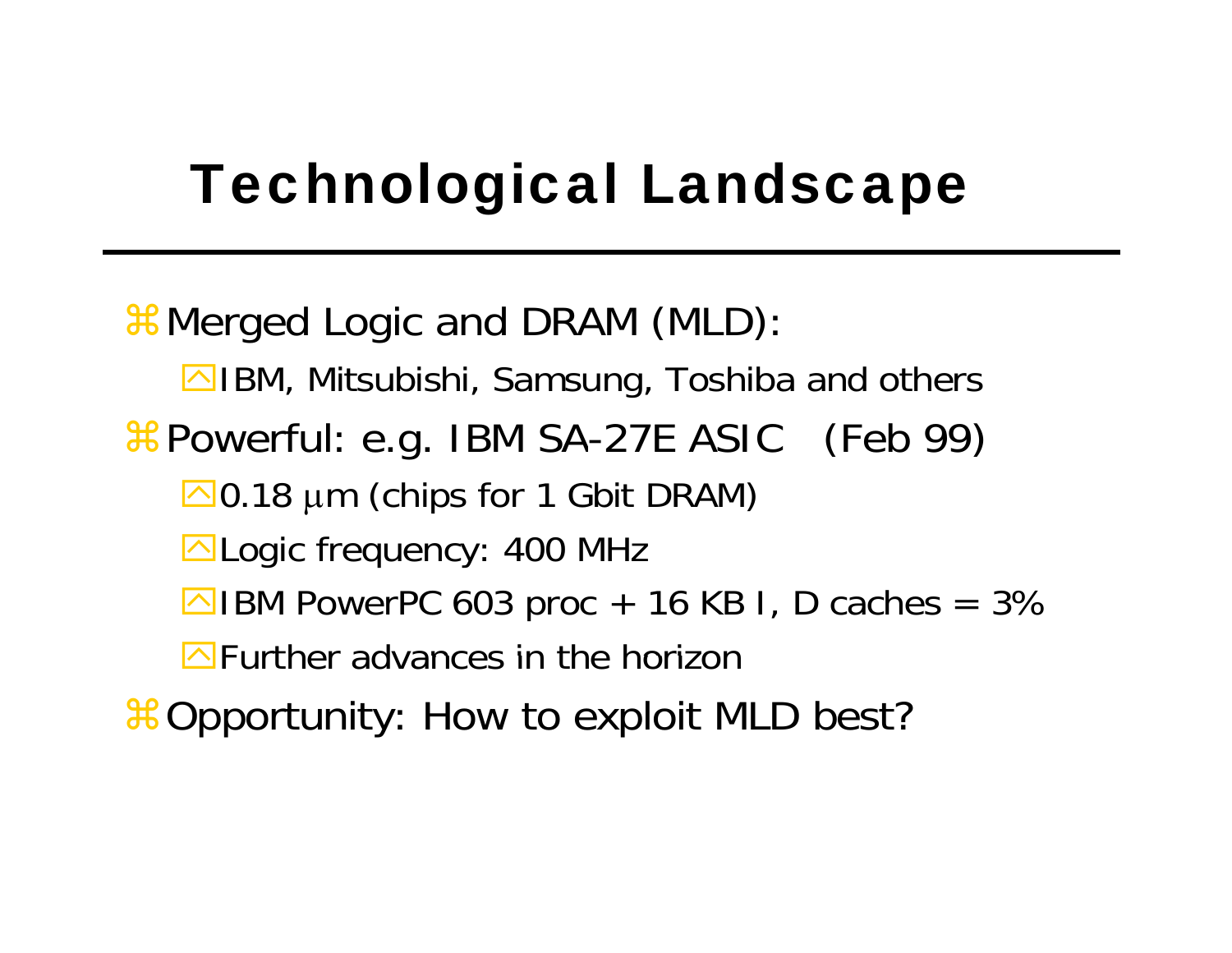# Key Applications

- $\pmb{\ast}$  Data Mining (decision trees and neural networks)
- $\frac{a}{b}$ **Computational Biology (protein sequence** matching)
- $\pmb{\ast}$ Multimedia (MPEG-2 Encoder)
- $\frac{1}{26}$  Decision Support Systems (TPC-D)
- **#Speech Recognition**
- $\frac{1}{26}$ **Financial Modeling (stock options, derivatives)**
- $#$ Molecular Dynamics (short-range forces)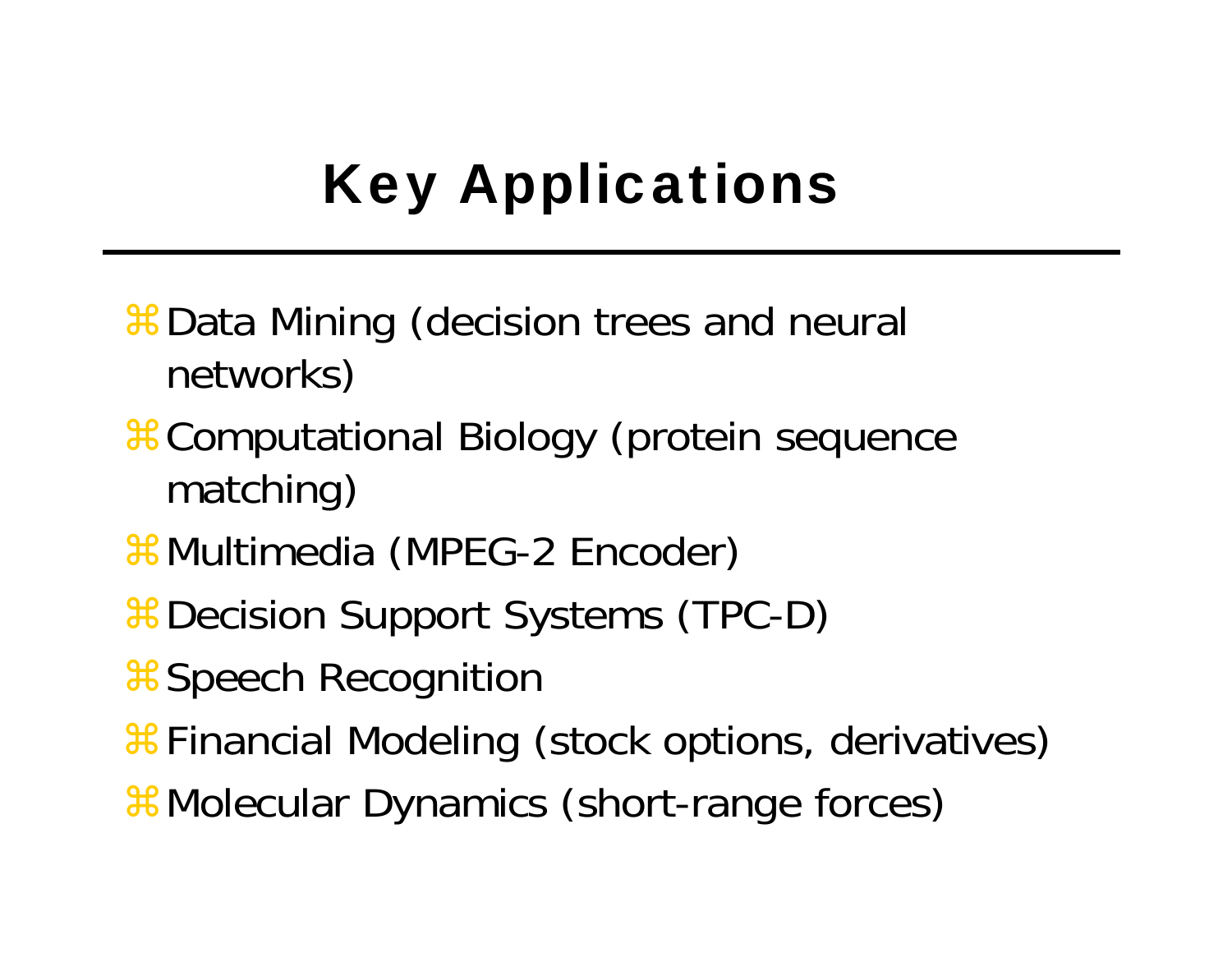### Example App: Protein Matching



aProblem: Find areas of database protein chains that match (modulo some mutations) the sample protein chains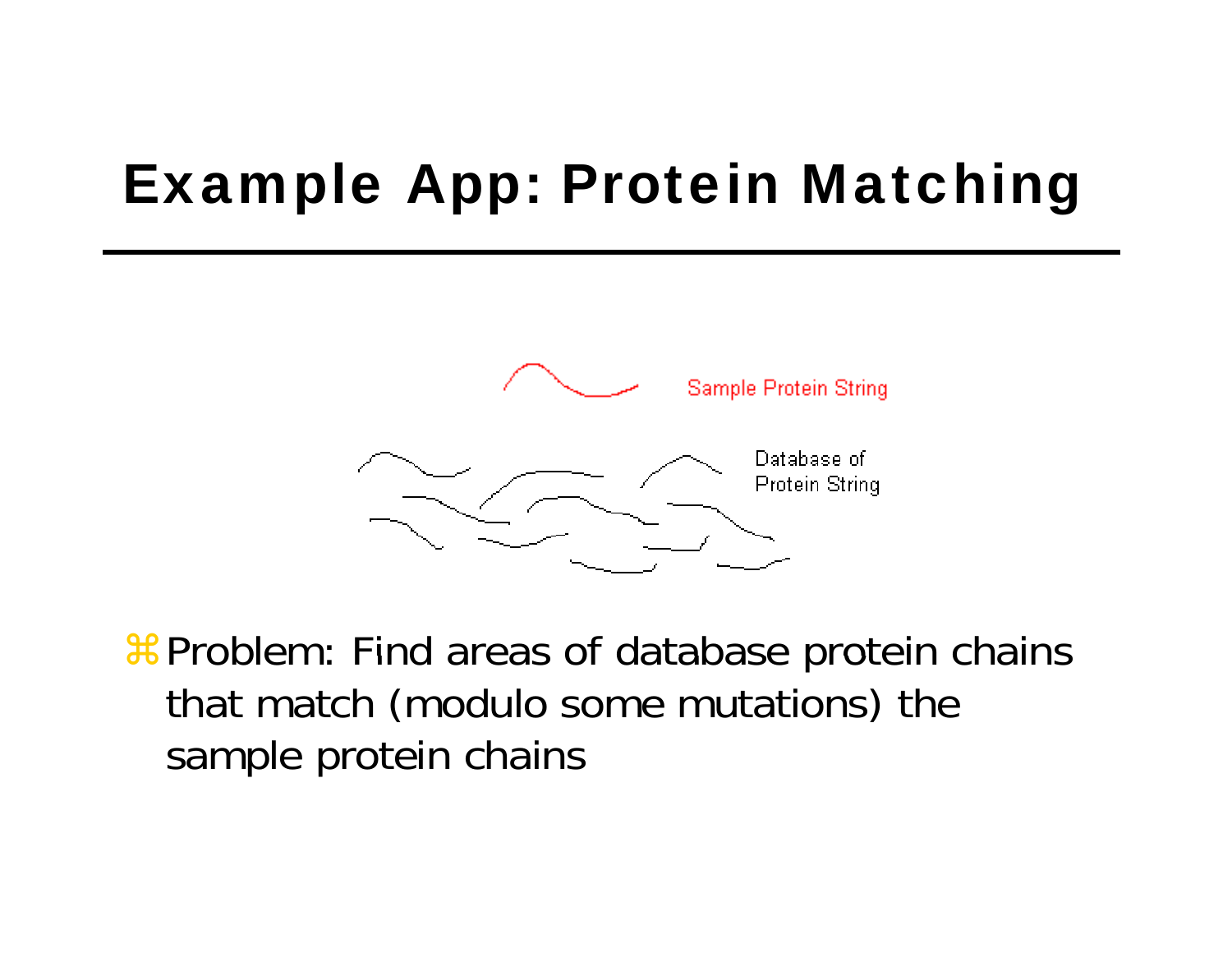# How the Algorithm Works

**<sup>36</sup> Pick 4 consecutive amino acids from sample** 



**GDSL**

& Generate most-likely mutations



| <b>GDSI</b> | <b>GDSM</b> |
|-------------|-------------|
| <b>ADSI</b> | <b>AESI</b> |
| <b>AETI</b> | <b>GETM</b> |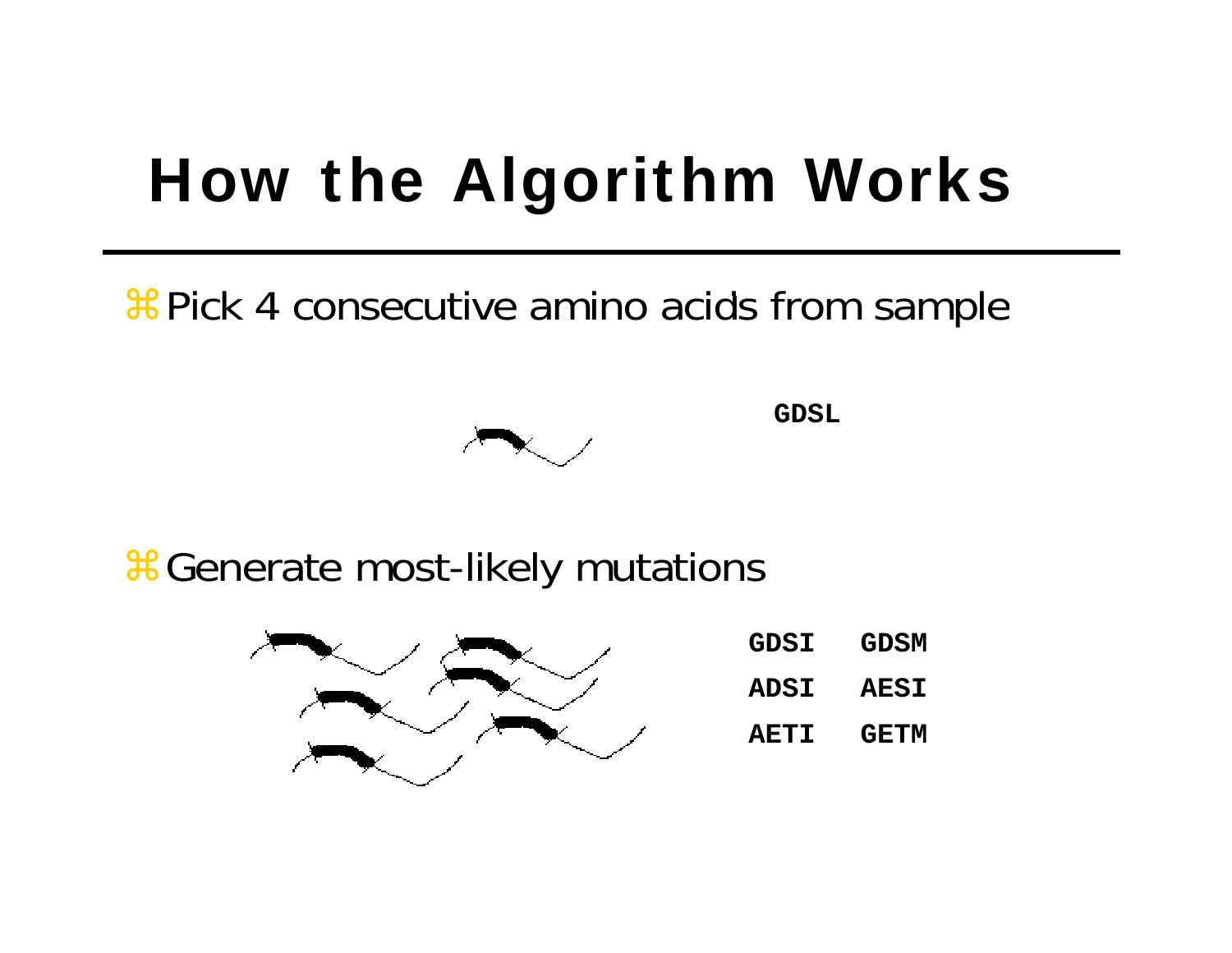## Example App: Protein Matching

**a** Compare them to every positions in the database proteins



**a If match is found: try to extend it** 

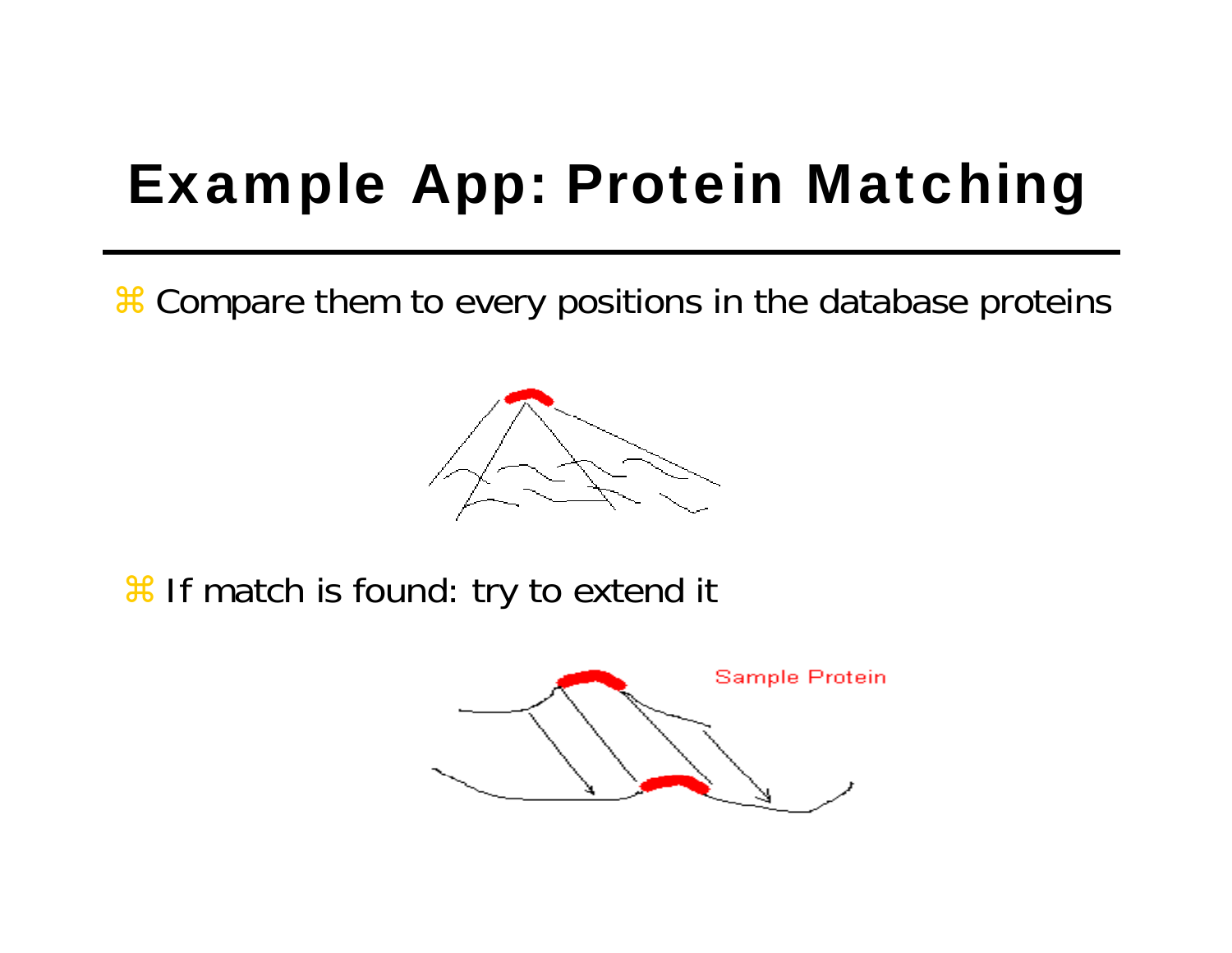#### How to Use MLD

 $\$$  Main compute engine of the machine

- $\blacktriangle$ Add a traditional processor to DRAM chip  $\Rightarrow$ Incremental gains
- **△Include a special (vector/multi) processor** ⇒Hard to program

UC Berkeley: IRAM Notre Dame: Execube, Petaflops MIT: RawStanford: Smart Memories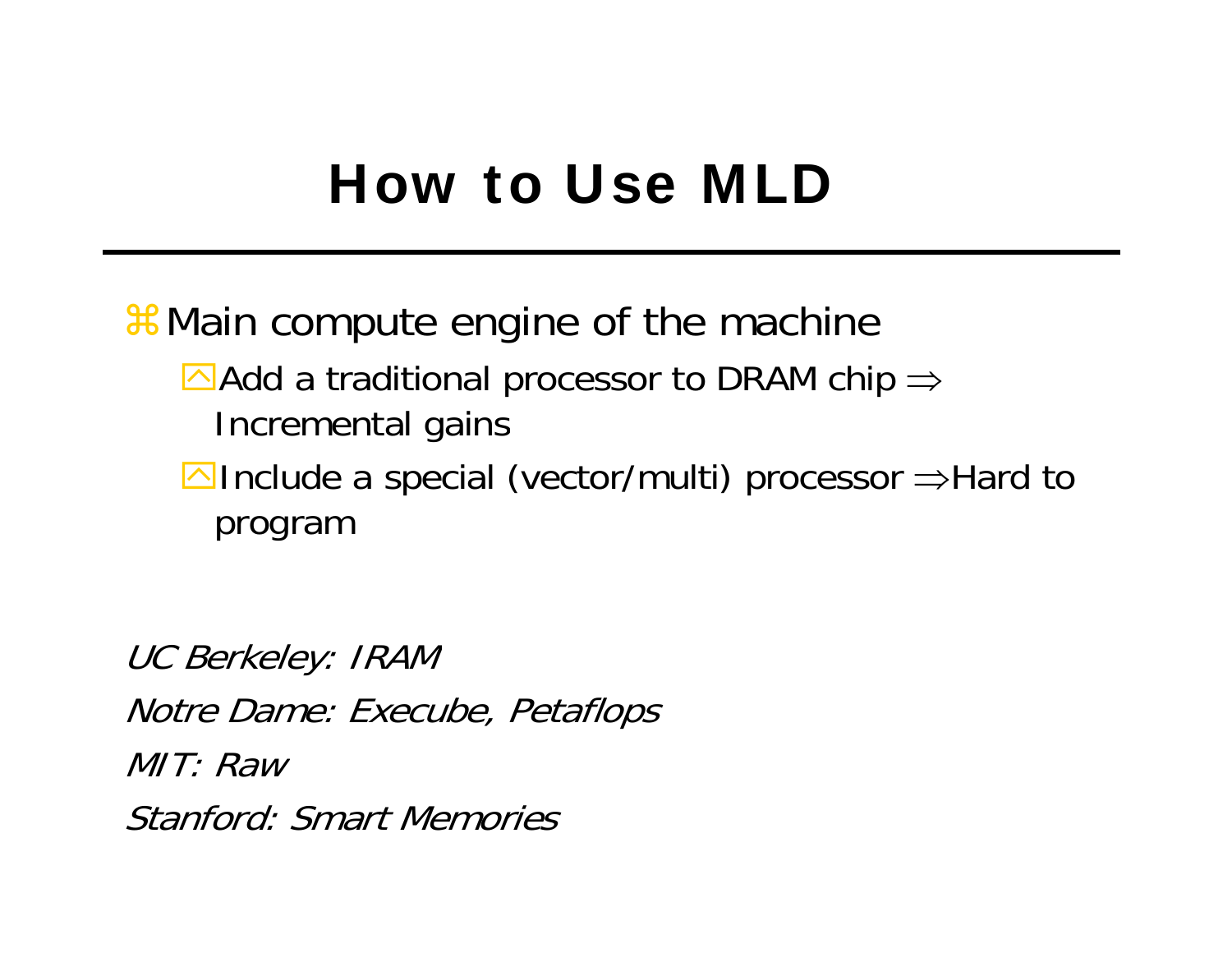### How to Use MLD (II)

 $\frac{12}{100}$ **Co-processor, special-purpose processor** 

- $\triangle$ ATM switch controller
- $\triangleright$ Process data beside the disk
- **E**Graphics accelerator

Stanford: Imagine UC Berkeley: ISTORE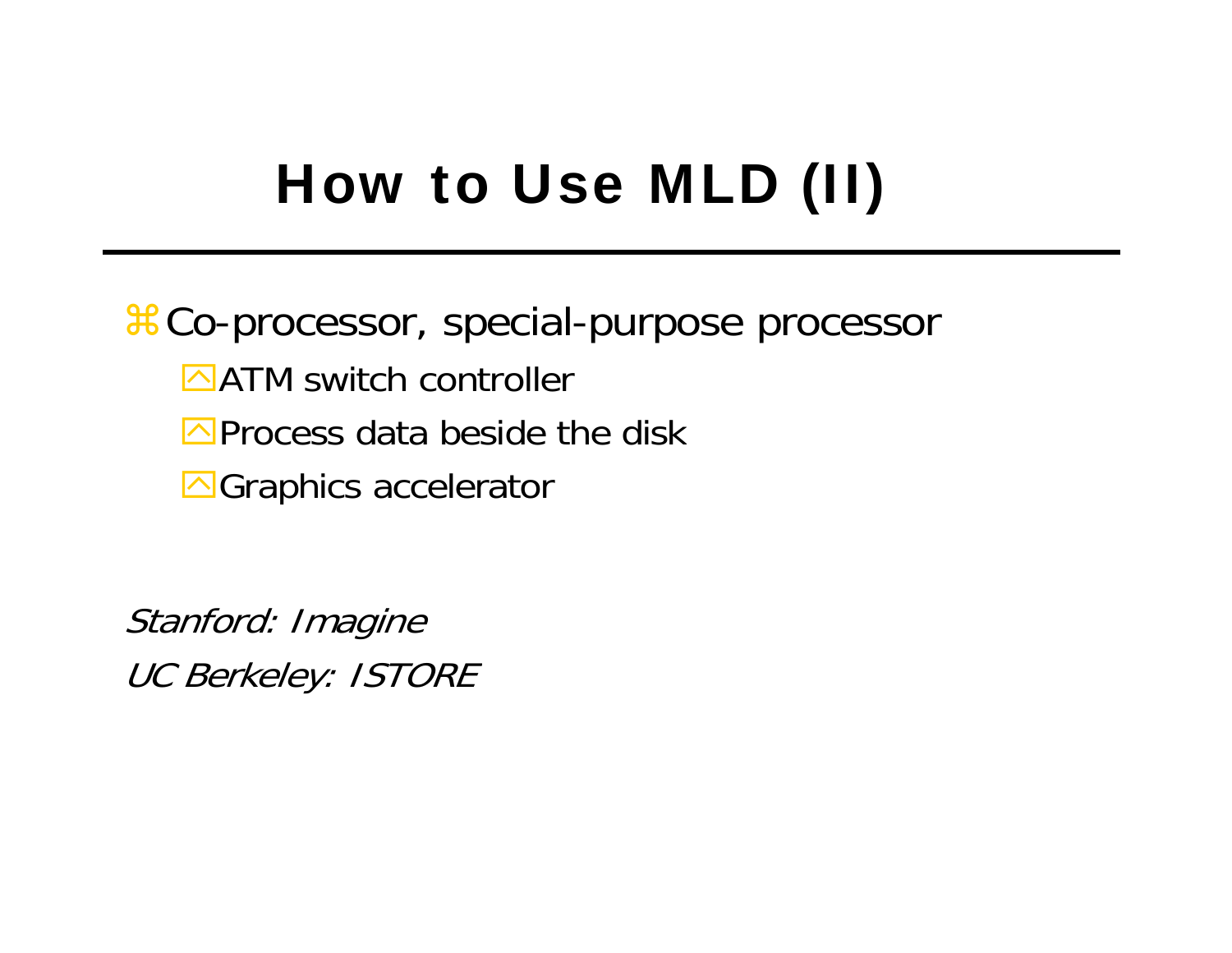## How to Use MLD (III)

#### **#Our approach: replace memory chips**  $\Box$ PIM chip processes the memory-intensive parts of the program

Illinois: FlexRAMUC Davis: Active Pages USC-ISI: DIVA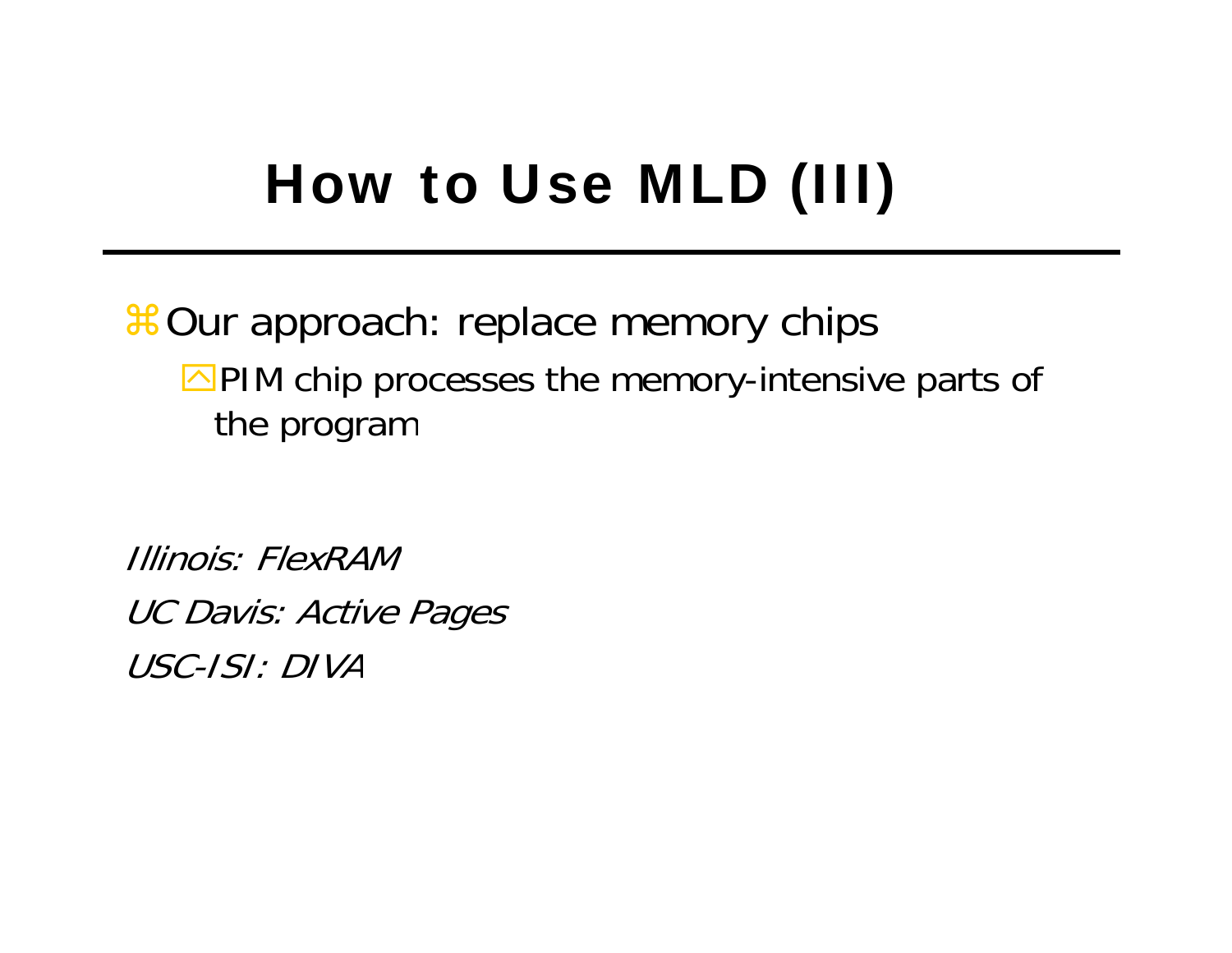# Our Solution: Principles

#### **a Extract high bandwidth from DRAM:**

 $\boxdot$  Many simple processing units

 $*$  Run legacy codes with high performance:

 $\Box$  Do not replace off-the-shelf  $\mu$ P in workstation

- $\Box$  Take place of memory chip. Same interface as DRAM
- $\triangleright$ Intelligent memory defaults to plain DRAM
- **a Small increase in cost over DRAM:**

 $\Box$  Simple processing units, still dense

**a General purpose:** 

 $\Box$  Do not hardwire any algorithm. No Special purpose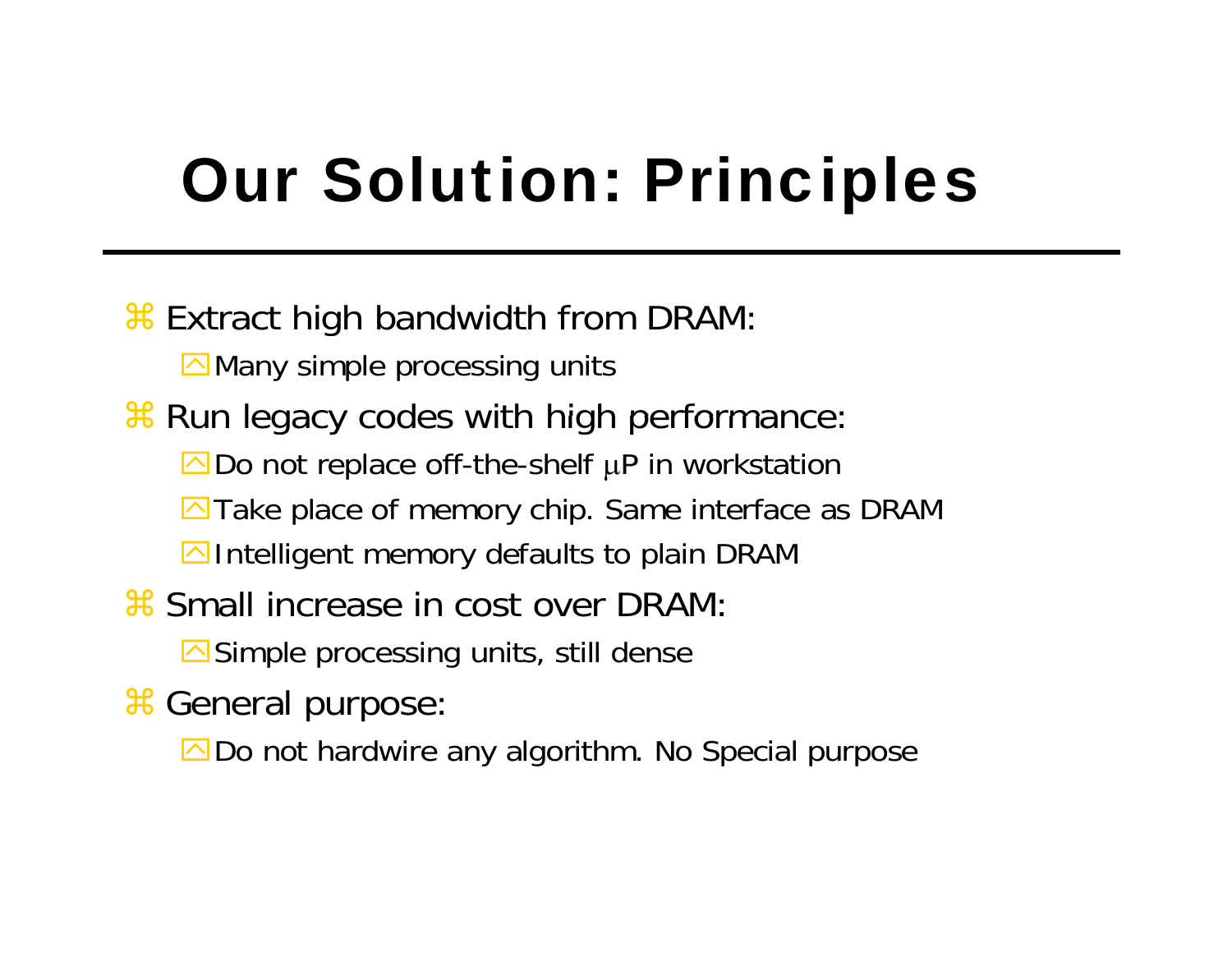# Architecture Proposed

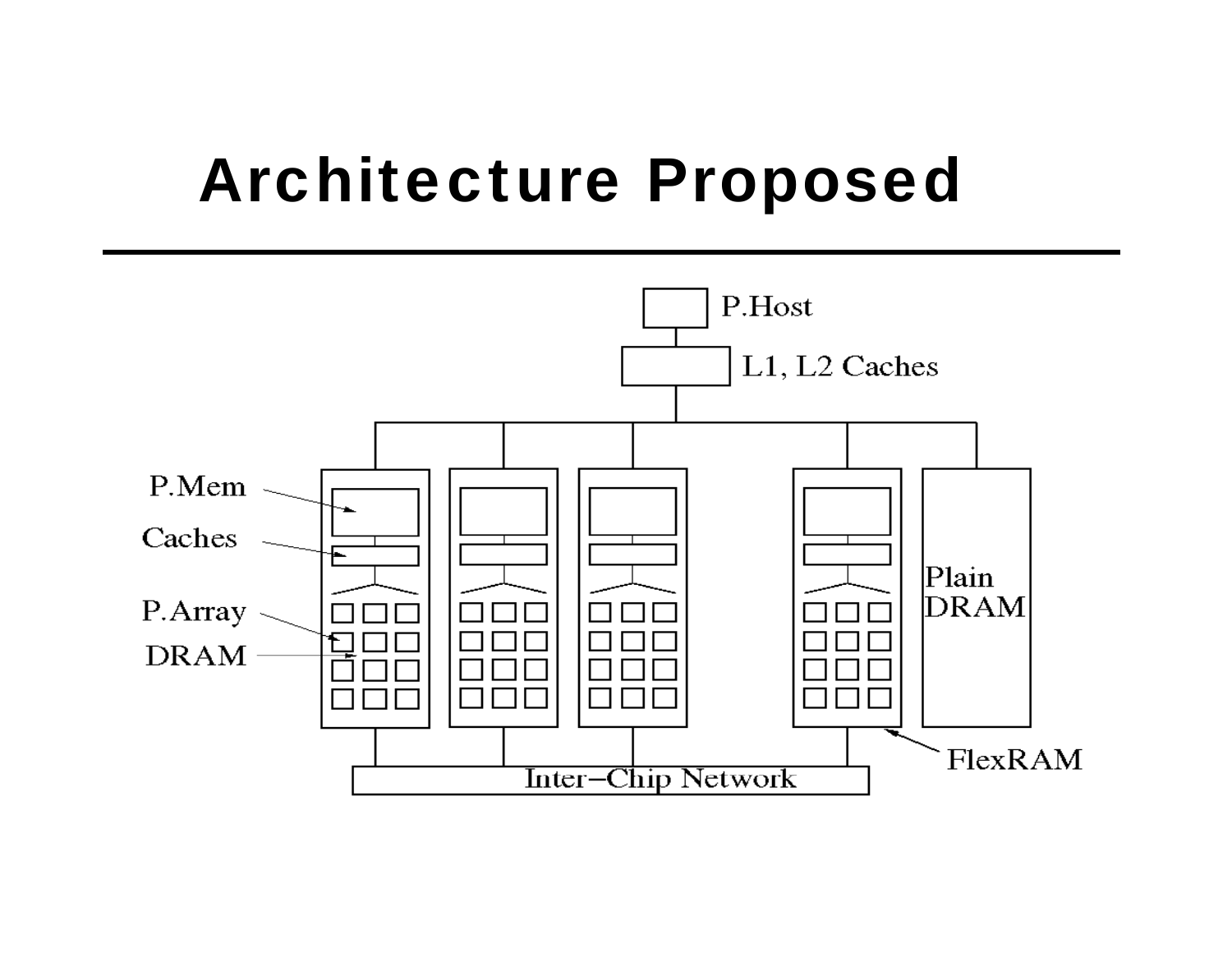# Chip Organization



- •Organized in 64 1-Mbyte banks
- •Each bank:
	- •Associated to 1 P.Array
	- •1 single port
	- •2 row buffers (2KB)
- •P.Array access: 10ns (RB hit) 20ns (miss)
- •On-chip memory b/w 102GB/s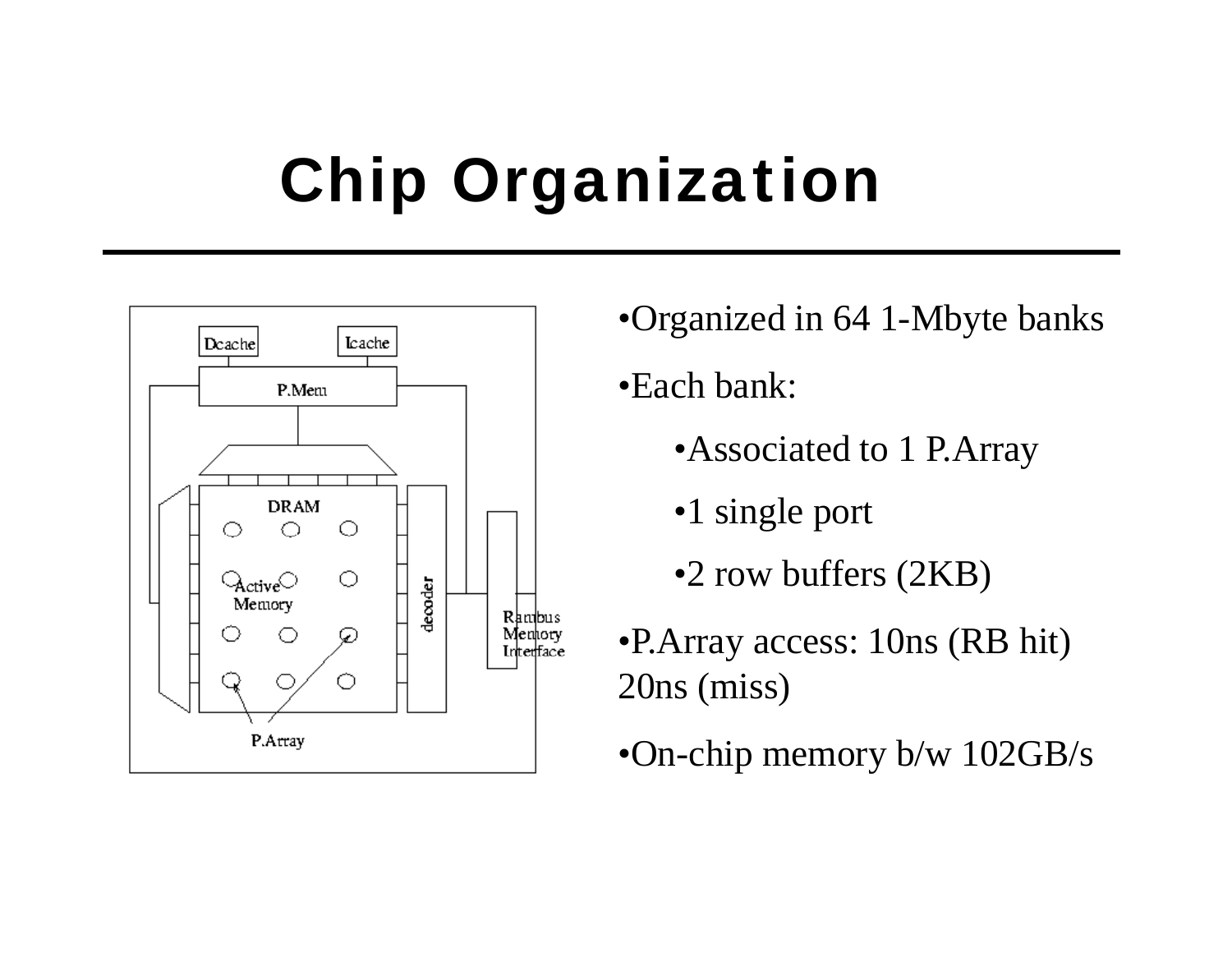# Chip Layout

|                  | $\Box$<br>□<br>□<br>□<br>□<br>□                                                                                                                                                                       | □<br>◻<br>□<br>□<br>□ | □<br>□<br>◻<br>□<br>□<br>□               | ◻<br>◻<br>□<br>□<br>□ |                  |  |
|------------------|-------------------------------------------------------------------------------------------------------------------------------------------------------------------------------------------------------|-----------------------|------------------------------------------|-----------------------|------------------|--|
| $\Box$<br>α      |                                                                                                                                                                                                       |                       | <b>Basic</b>                             |                       | $\Box$<br>$\Box$ |  |
| $\Box$           | BAR1C                                                                                                                                                                                                 | Basic                 | Block                                    | <b>Basic</b>          |                  |  |
| $\Box$           |                                                                                                                                                                                                       |                       | 4 P.Array<br>4MB DRAM<br><b>8KB SRAM</b> | Block                 | $\Box$           |  |
| $\Box$           | Block                                                                                                                                                                                                 | Block                 |                                          |                       | $\Box$           |  |
| $\Box$           |                                                                                                                                                                                                       |                       |                                          |                       |                  |  |
| $\Box$           |                                                                                                                                                                                                       |                       | 1 Multiplier                             |                       |                  |  |
| $\Box$           |                                                                                                                                                                                                       |                       |                                          | Basic                 |                  |  |
| $\Box$           | Basic                                                                                                                                                                                                 | Basic                 | Basic                                    |                       |                  |  |
| Ω                | Block                                                                                                                                                                                                 | Block                 | Block                                    | Block                 | п                |  |
| $\Box$           |                                                                                                                                                                                                       |                       |                                          |                       | $\Box$           |  |
| $\Box$           | Broadcast                                                                                                                                                                                             | <b>Broadcast</b>      | <b>Broadcast</b>                         | <b>Broadcast</b>      | $\Box$           |  |
| □                |                                                                                                                                                                                                       |                       |                                          |                       | ▭<br>$\Box$      |  |
| $\Box$<br>$\Box$ | $\Box$<br>$\Box$<br>$\Box$<br>$\Box$<br>ᆷ╹<br>$\Box$<br>$\Box$<br>$\Box$<br>▭<br>$\Box$<br>$\Box$<br>$\Box$<br>▭<br>$\Box$<br>Φ<br>$\Box$<br>α<br>$\Box$<br>P.Mem +<br>PIJ.<br>Interface<br>Interface |                       |                                          |                       |                  |  |
| □                | п<br>$\Box$<br>□<br>□<br>□                                                                                                                                                                            | п<br>п<br>п<br>◻      | □<br>□<br>◻<br>◻<br>▭<br>□               | □<br>□<br>□<br>□<br>□ | O<br>□           |  |
| $\Box$           |                                                                                                                                                                                                       |                       |                                          |                       | $\Box$           |  |
| Ω                | <b>Broadcast</b>                                                                                                                                                                                      | <b>Broadcast</b>      | <b>Broadcast</b>                         | <b>Broadcast</b>      | $\Box$           |  |
| $\Box$           |                                                                                                                                                                                                       |                       |                                          |                       |                  |  |
| □                | Basic                                                                                                                                                                                                 | Basic                 | Basic                                    | Basic                 | п                |  |
| $\Box$           | Block                                                                                                                                                                                                 | Block                 | Block                                    | Block                 | $\Box$           |  |
| $\Box$           |                                                                                                                                                                                                       |                       |                                          |                       | $\Box$           |  |
| $\Box$           |                                                                                                                                                                                                       |                       |                                          |                       | $\Box$           |  |
| $\Box$           |                                                                                                                                                                                                       |                       |                                          |                       | $\Box$           |  |
| $\Box$           | Basic                                                                                                                                                                                                 | Basic                 | <b>Basic</b><br>Block                    | Basic<br>Block        | $\Box$           |  |
| $\Box$           |                                                                                                                                                                                                       |                       |                                          |                       | п                |  |
| $\Box$           | Block                                                                                                                                                                                                 | Block                 |                                          |                       | $\Box$           |  |
| $\Box$           |                                                                                                                                                                                                       |                       |                                          |                       | □                |  |
| $\Box$           | □<br>□<br>□<br>□<br>□<br>□                                                                                                                                                                            | □<br>□<br>□<br>□<br>□ | □<br>□<br>□<br>□<br>□<br>$\Box$          | □<br>□<br>□<br>□<br>□ | ▭                |  |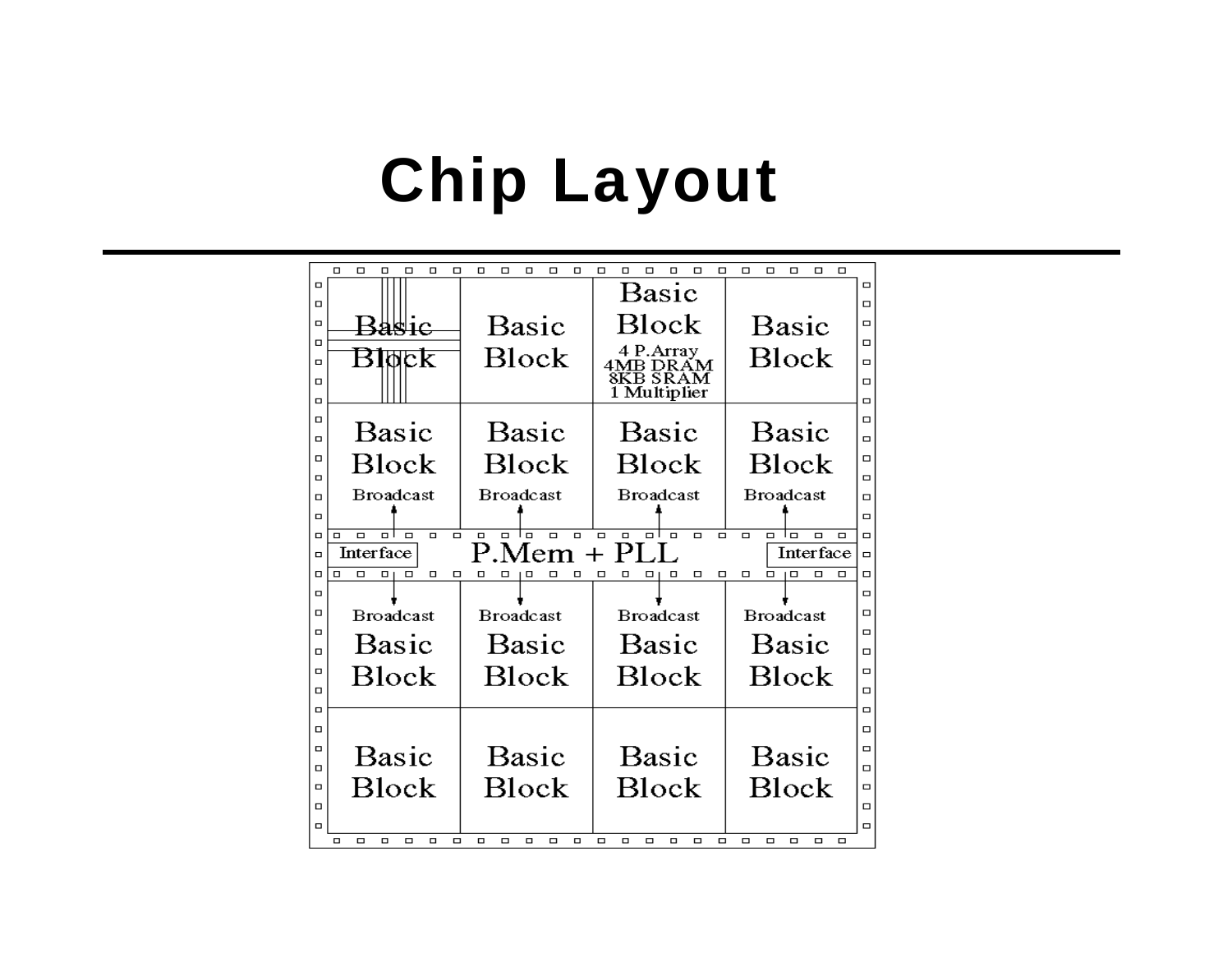### Basic Block

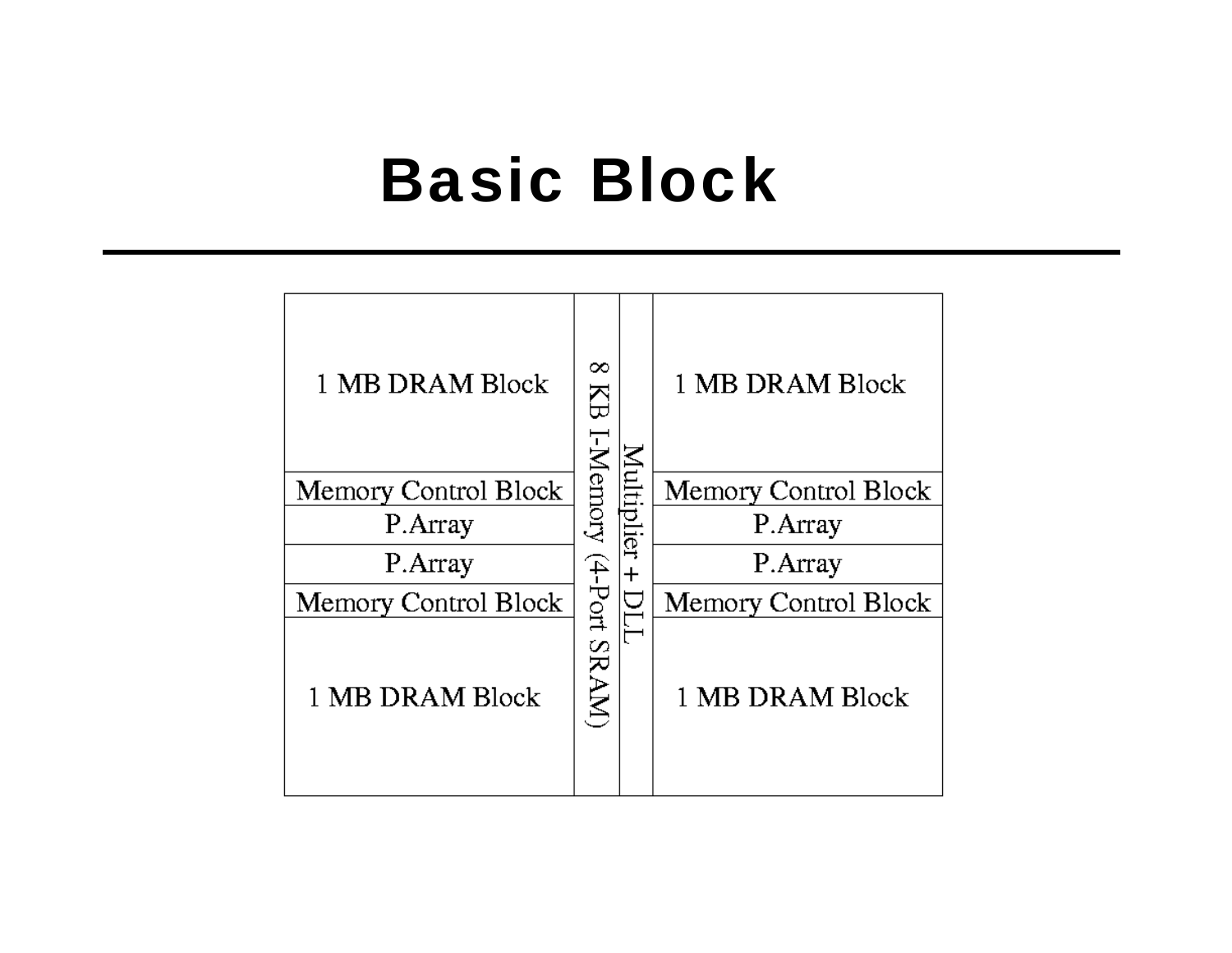# P Array

- $\frac{126}{100}$  **B. Arrays per chip. Not SIMD but SPMD**
- $\frac{12}{32}$ **-bit integer arithmetic; 16 registers**
- $\frac{1}{26}$  No caches, no floating point
- **Heta** P.Arrays share one multiplier
- $\frac{1}{28}$  28 different 16-bit instructions
- $\frac{1}{26}$ **Can access own 1 MB of DRAM plus DRAM of left** and right neighbors. Connection forms a ring
- **&Broadcast and notify primitives: Barrier**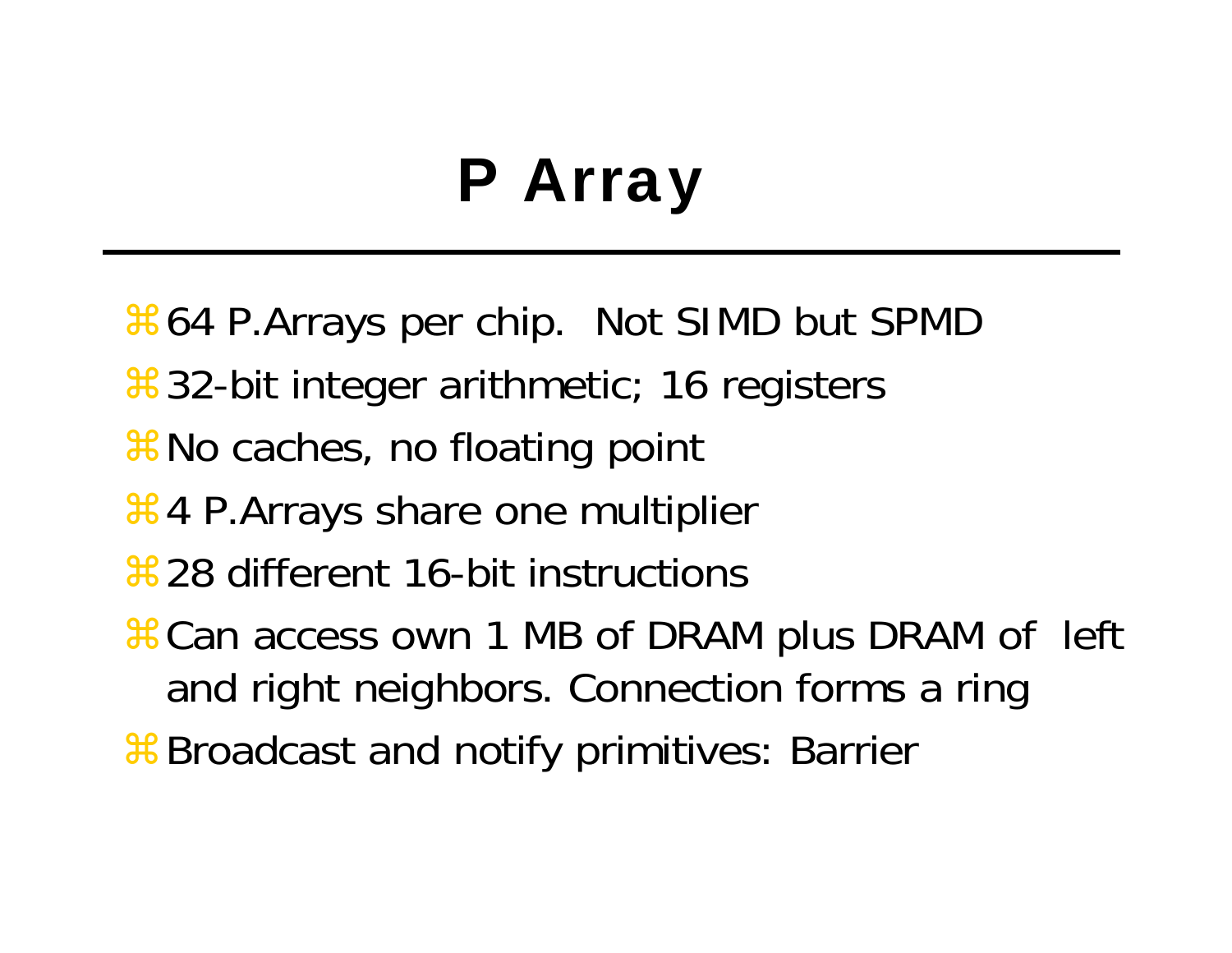# Instruction Memory

**△Group of 4 P.Arrays share one 8-Kbyte, 4**ported SRAM instruction memory (not I-cache) **MHolds the P.Array code** Small because short code  $\triangle$  Aggressive access time: 1 cycle = 2.5 ns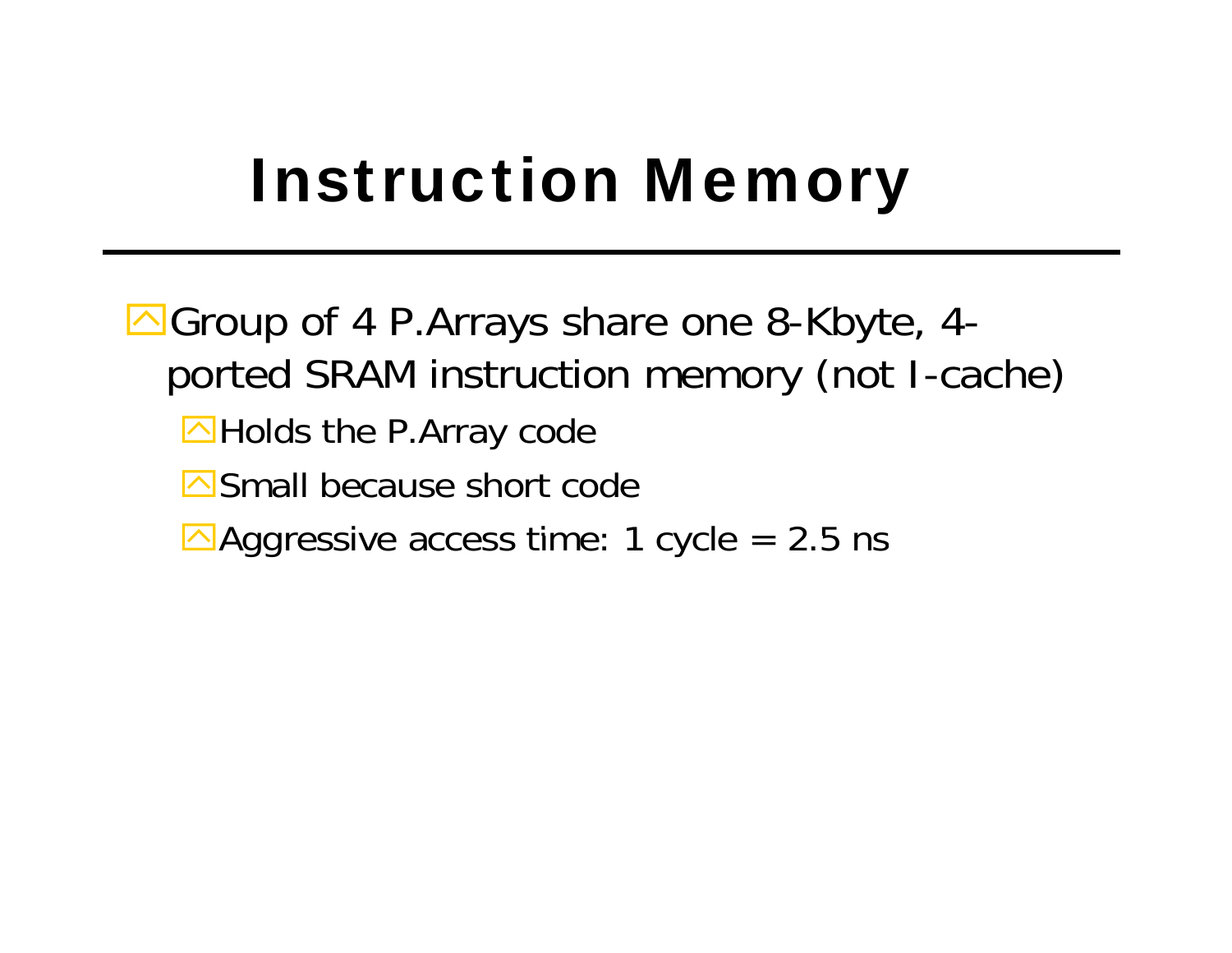# P Mem

 $\frac{42}{5}$  2-issue in-order: PowerPC 603 16KB I, D caches

- **a**Executes serial sections
- $\frac{1}{26}$ **Communication with P.Arrays:** 
	- **Broadcast/notify or plain write/read to memory**
	- **OCommunication with other P.Mems:**
- $\frac{1}{26}$  Memory in all chips is visible
- **ACCESS via the inter-chip network**
- **a Must flush caches to ensure data coherence**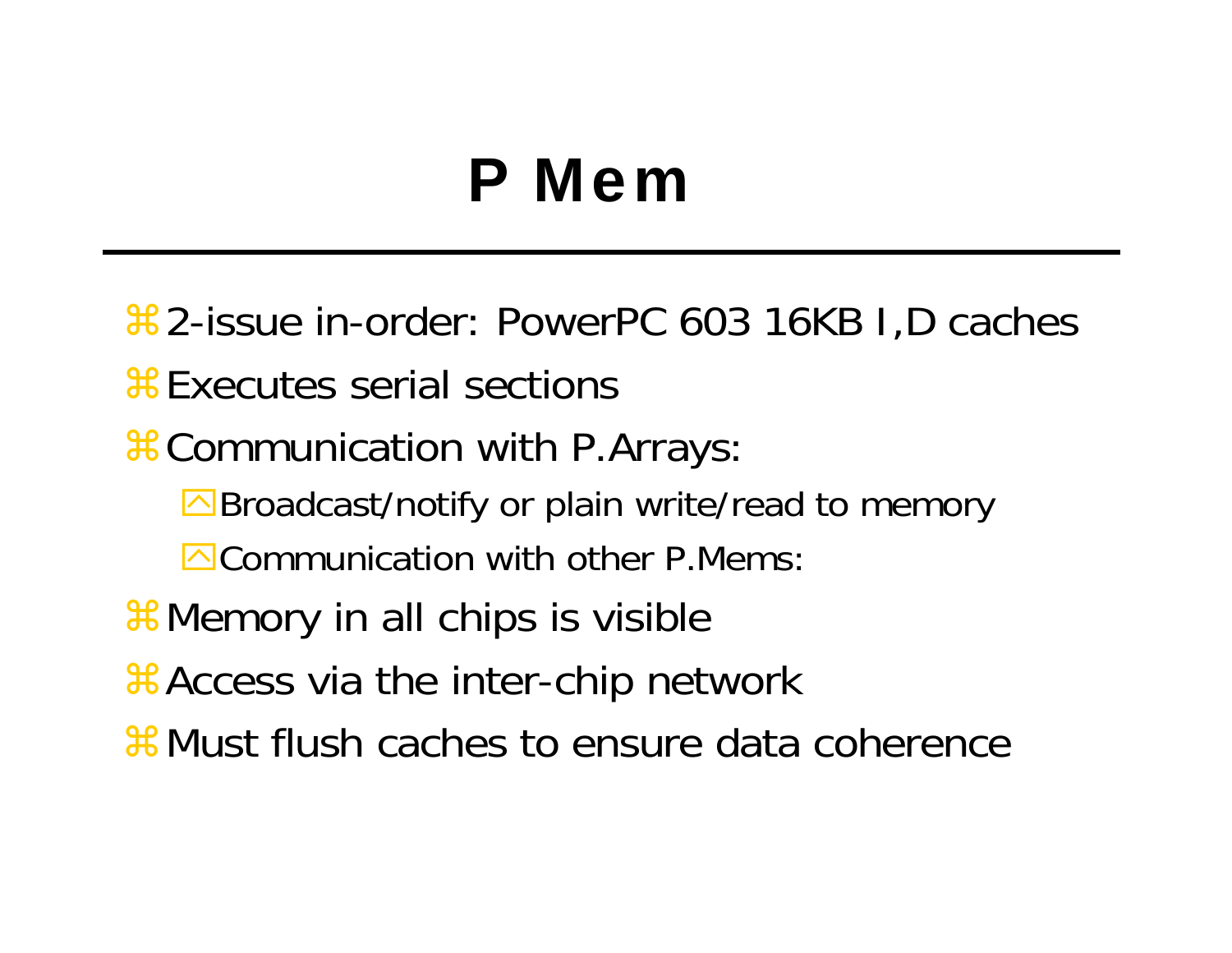# Area Estimation (mm<sup>2</sup>)

| PowerPC 603+caches:                    | 12  |
|----------------------------------------|-----|
| 64 Mbytes of DRAM:                     | 330 |
| <b>SRAM</b> instruction memory:        | 34  |
| P.Arrays:                              | 96  |
| <b>Multipliers:</b>                    | 10  |
| <b>Rambus interface:</b>               | 3.4 |
| Pads + network interf. + refresh logic | 20  |
| Total $-505$                           |     |
|                                        |     |

Of which 28% logic, 65% DRAM, 7% SRAM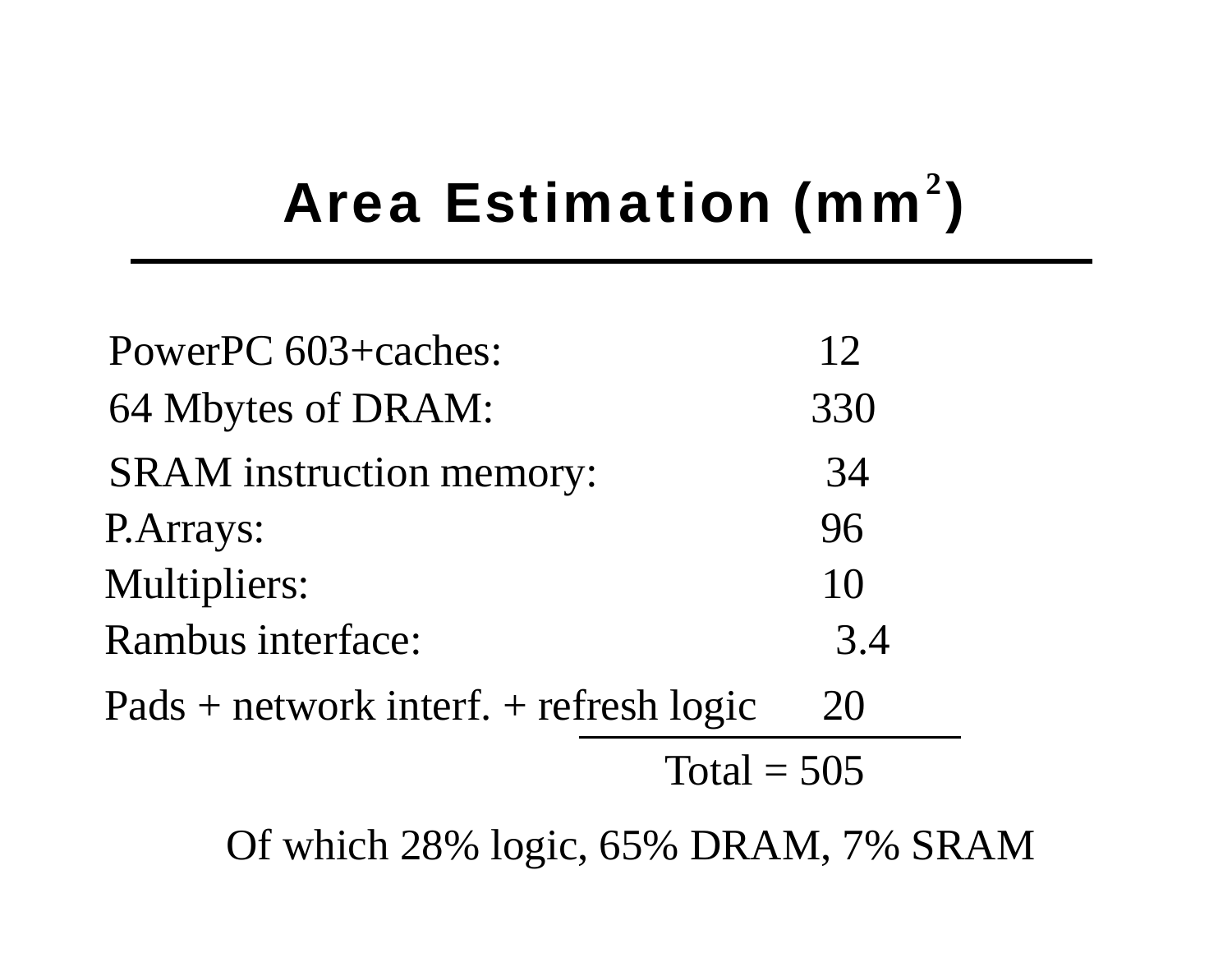#### Issues

#### a**Communication P.Mem-P.Host:**

 $\Box$ P.Mem cannot be the master of bus

**E**Protocol intensive interface: Rambus

#### a**Virtual memory:**

**OP Mems and P.Arrays use virtual addresses** 

Small TLB for P.Arrays

Special page mapping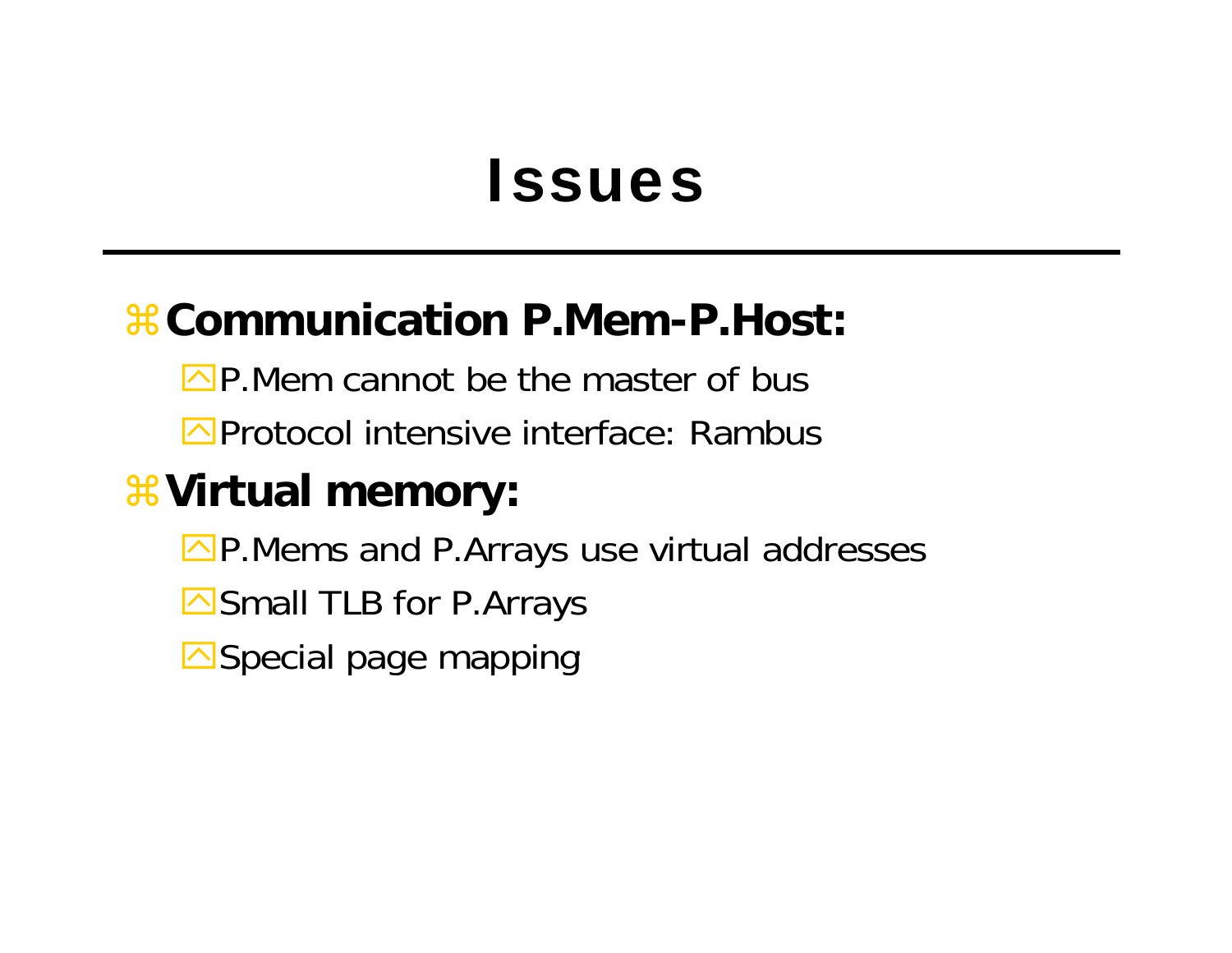## Evaluation

| P.Host                | P. Host L1 & L2           |  | <b>Bus &amp; Memory</b> |  |
|-----------------------|---------------------------|--|-------------------------|--|
| Freq: 800 MHz         | L1 Size: 32 KB            |  | <b>Bus: Split Trans</b> |  |
| <b>Issue Width: 6</b> | L1 RT: 2.5 ns             |  | Bus Width: 16 B         |  |
| Dyn Issue: Yes        | L1 Assoc: 2               |  | Bus Freq: 100 MHz       |  |
| I-Window Size: 96     | L1 Line: 64 B             |  | Mem RT: 262.5 ns        |  |
| Ld/St Units: 2        | <b>L2 Size: 256 KB</b>    |  |                         |  |
| Int Units: 6          | L2 RT: 12.5 ns            |  |                         |  |
| FP Units: 4           | L <sub>2</sub> Assoc: 4   |  |                         |  |
| Pending Ld/St: 8/8    | L <sub>2</sub> Line: 64 B |  |                         |  |
| BR Penalty: 4 cyc     |                           |  |                         |  |
|                       |                           |  |                         |  |
|                       |                           |  |                         |  |
| P.Mem                 | P.Mem L <sub>1</sub>      |  | P.Array                 |  |
| Freq: 400 MHz         | L1 Size: 16 KB            |  | Freq: 400 MHz           |  |
| <b>Issue Width: 2</b> | L1 RT: 2.5 ns             |  | <b>Issue Width: 1</b>   |  |
| Dyn Issue: No         | L1 Assoc: 2               |  | Dyn Issue: No           |  |
| Ld/St Units: 2        | L1 Line: 32 B             |  | Pending St: 1           |  |
| Int Units: 2          | L <sub>2</sub> Cache: No  |  | Row Buffers: 3          |  |
| FP Units: 2           |                           |  | RB Size: 2 KB           |  |
| Pending Ld/St: 8/8    |                           |  | RB Hit: 10 ns           |  |
| BR Penalty: 2 cyc     |                           |  | RB Miss: 20 ns          |  |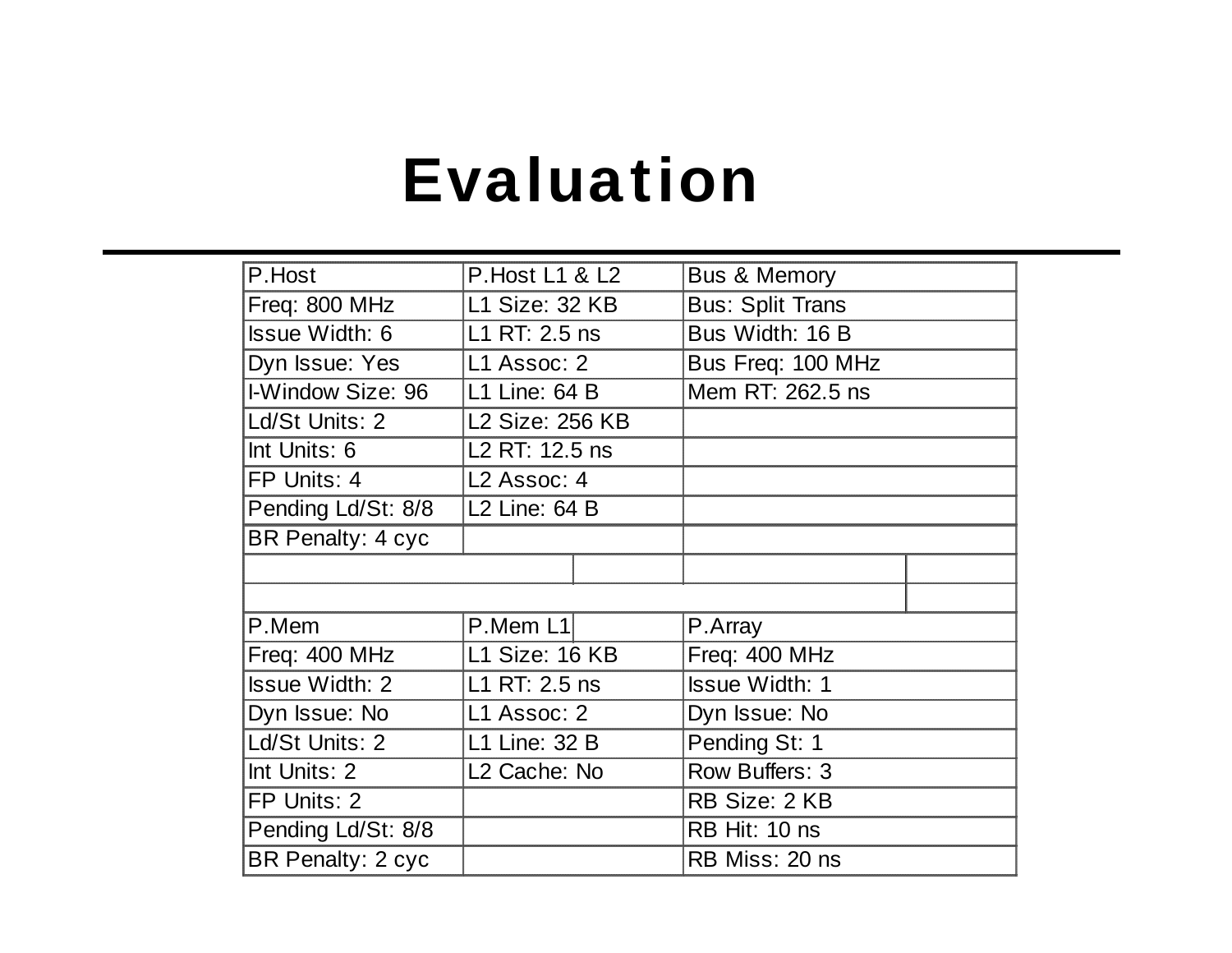## Speedups

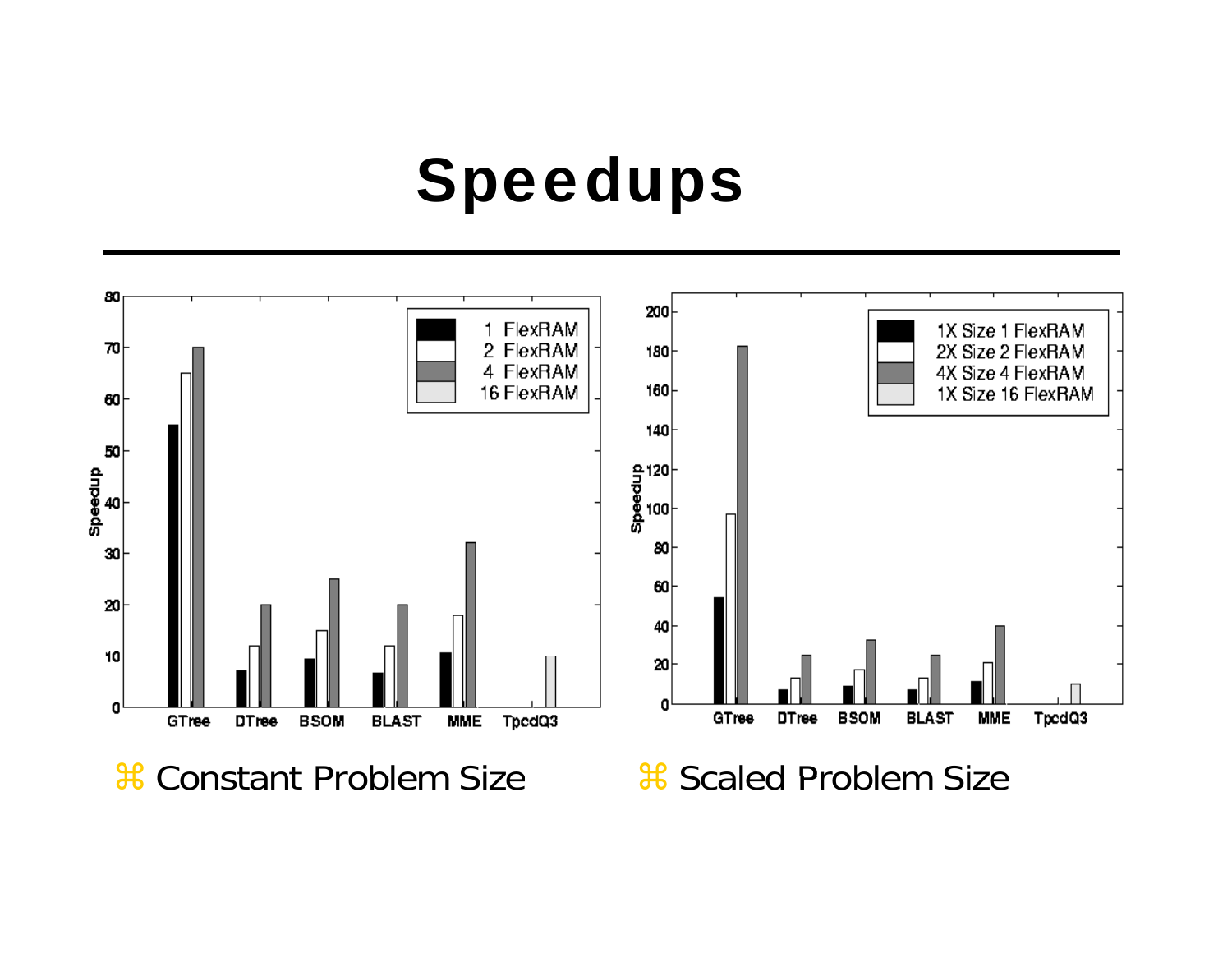#### Utilization



 $\frac{1}{26}$  **Low P. Host Utilization**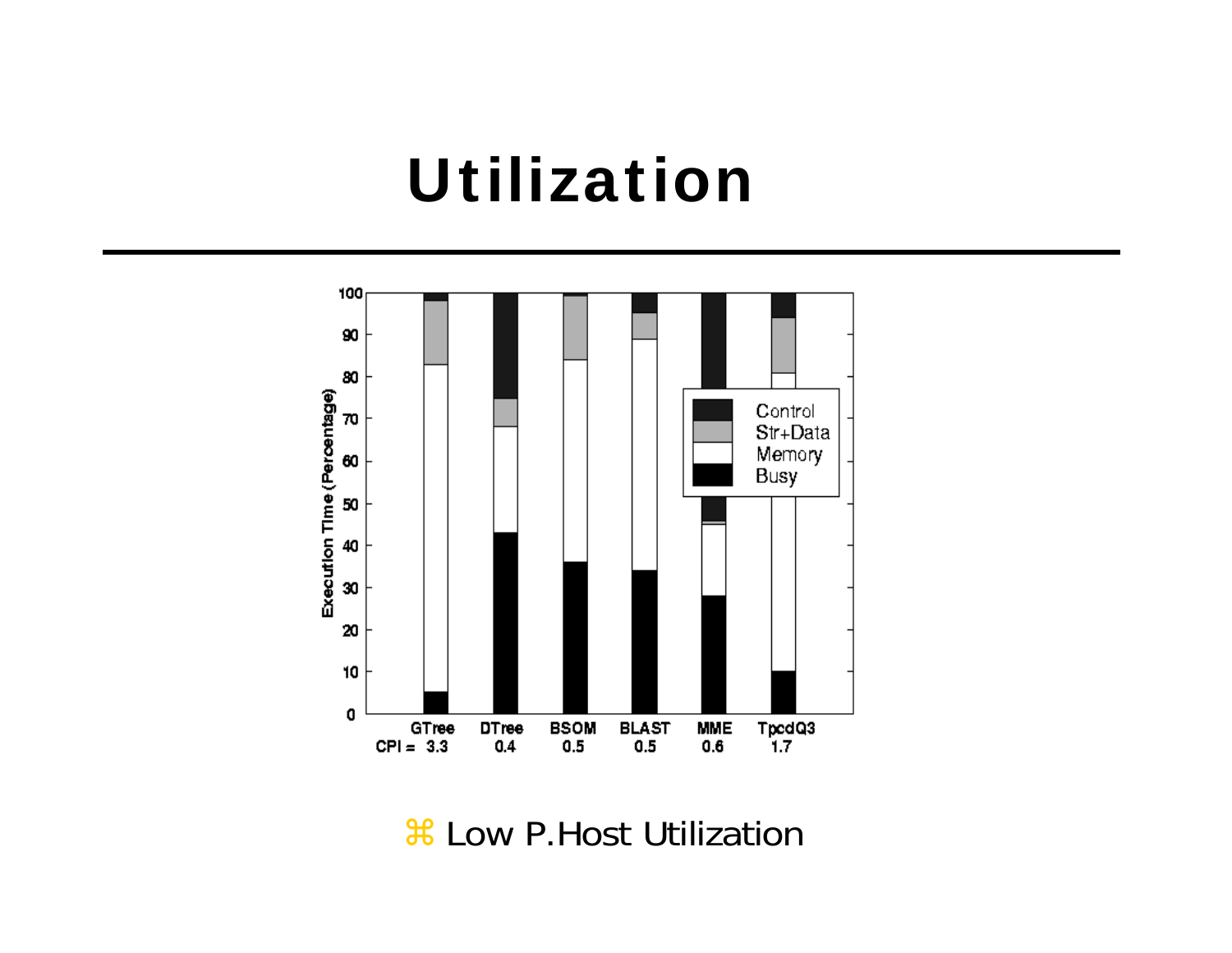### Utilization



**a High P.Array Utilization a Cow P.Mem Utilization**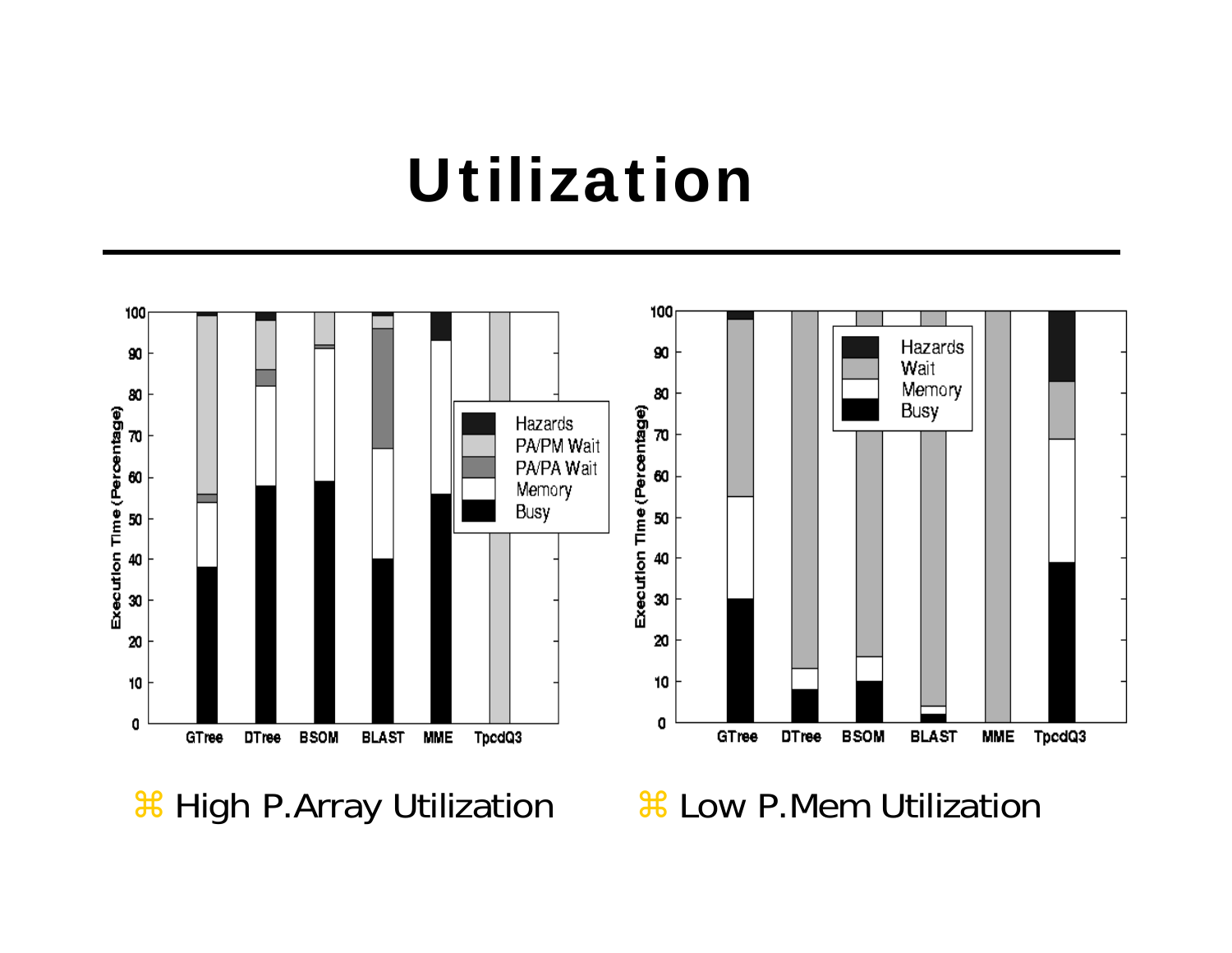#### Speedups



**& Varying Logic Frequency**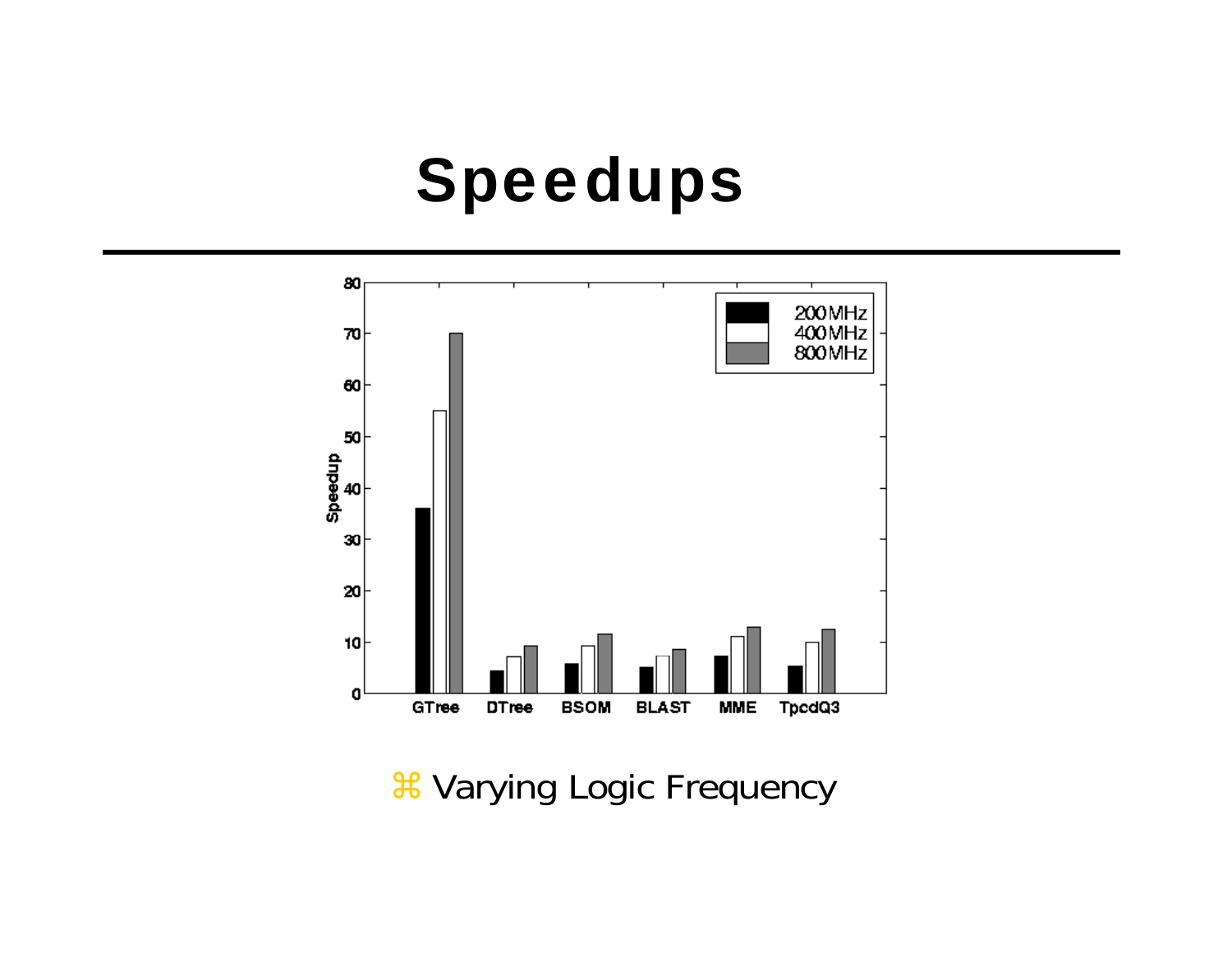# Problems & Future Work

#### $\frac{1}{26}$ **Fabrication technology**

 $\triangleright$  heat, power dissipation,

 $\triangle$  effect of logic noise on memory,

**E**package, yield, cost

 $\operatorname{\mathcal{B}}$  Fault tolerance 

 $\triangle$ defect memory bank, processor

 $\#$ Compiler, Programming Language.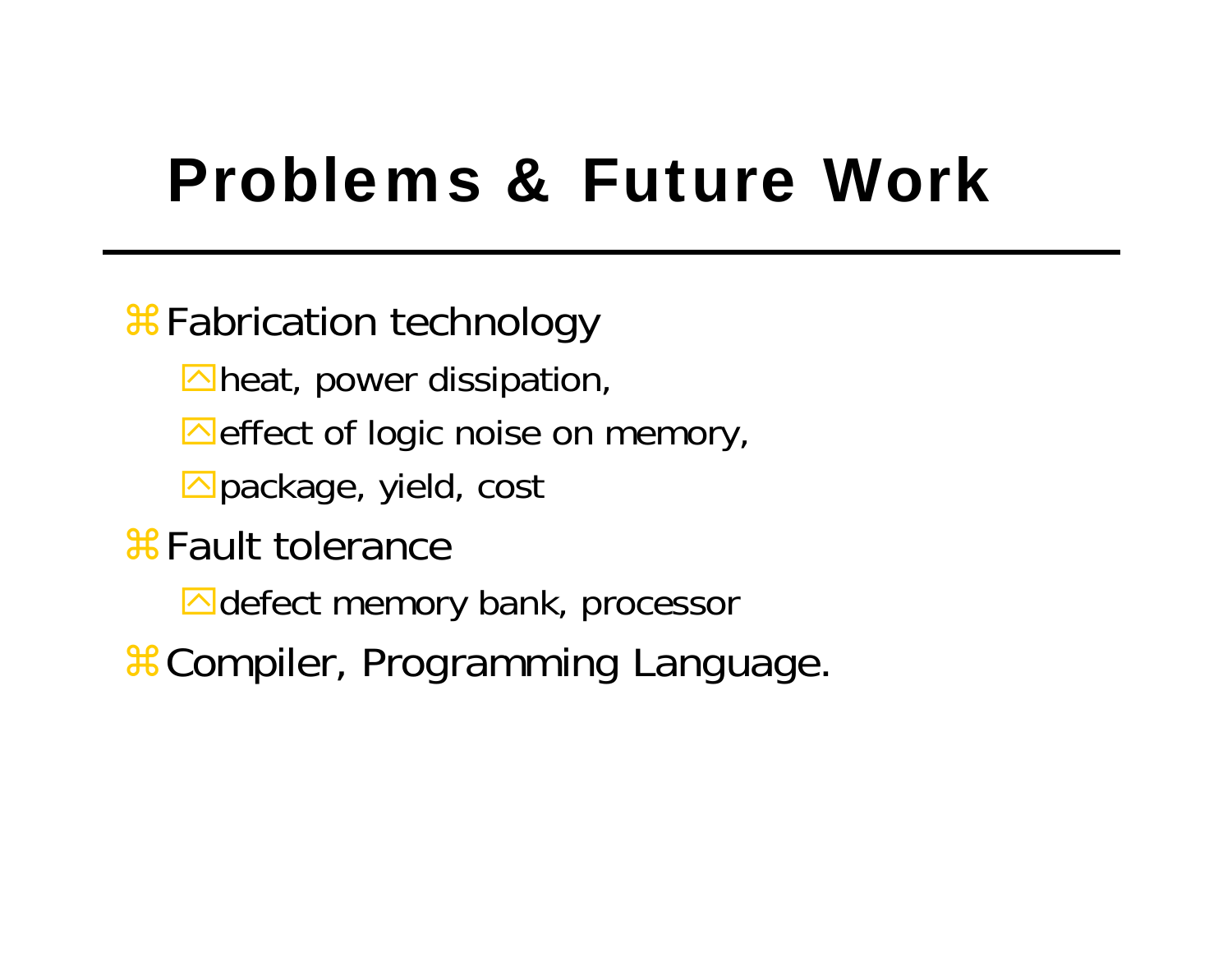# Conclusion

 $%$  We have a handle on:

 $\triangle$ A promising technology (MLD)  $\triangleright$ Key applications of industrial interest

**AREA** Real chance to transform the computing landscape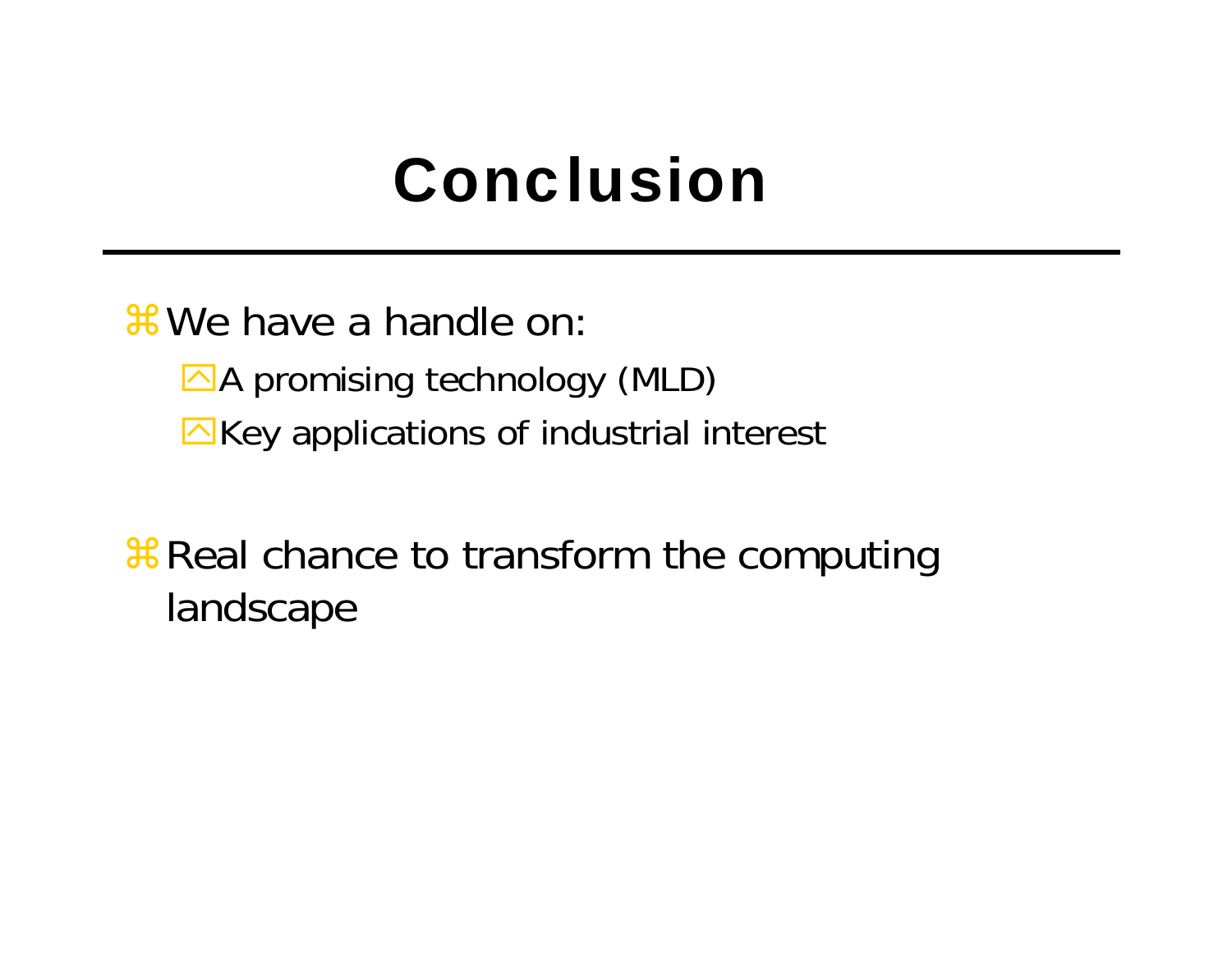# Communication Pmem⇒PHost

#### a**Communication P.Mem-P.Host:**

- $\Box$ P.Mem cannot be the master of bus
- $\Box$ P. Host starts P. Mems by writing register in Rambus interface.
- **OP. Host polls a register in Rambus interface of master** P.Mem
- $\Box$  If P.Mem not finished: memory controller retries. Retries are invisible to P.Host